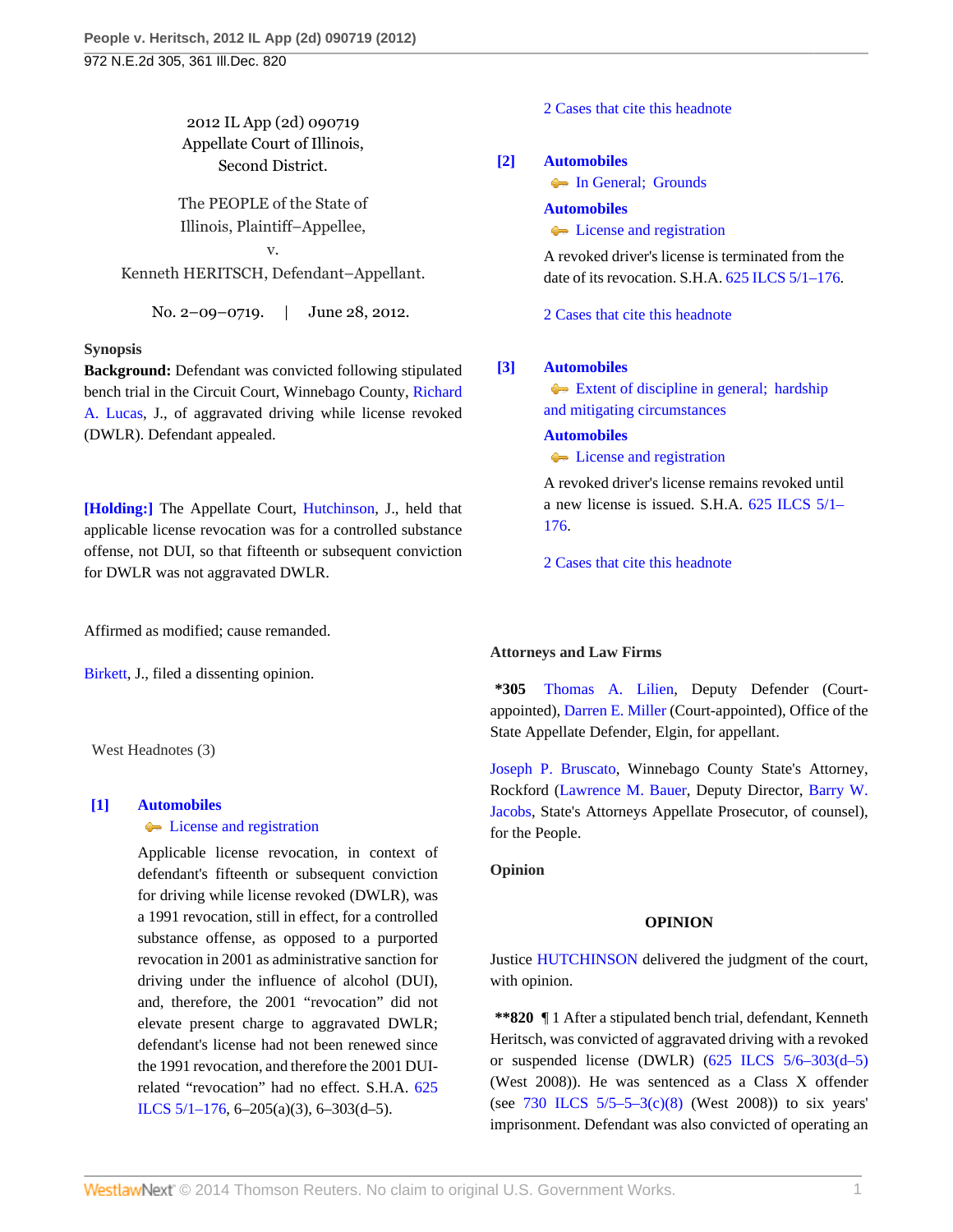uninsured motor vehicle [\(625 ILCS 5/3–707 \(West 2008\)\)](http://www.westlaw.com/Link/Document/FullText?findType=L&pubNum=1000008&cite=IL625S5%2f3-707&originatingDoc=Ic41d5236c29f11e1b60ab297d3d07bc5&refType=LQ&originationContext=document&vr=3.0&rs=cblt1.0&transitionType=DocumentItem&contextData=(sc.Search)) but was not separately sentenced for that offense. Defendant appeals, arguing that his conviction of aggravated DWLR cannot stand, because the State did not prove the aggravating factor, that defendant's license had been revoked for a violation of section 11–501 of the Illinois Vehicle Code (the Code) [\(625 ILCS 5/11–501 \(West 2008\)\)](http://www.westlaw.com/Link/Document/FullText?findType=L&pubNum=1000008&cite=IL625S5%2f11-501&originatingDoc=Ic41d5236c29f11e1b60ab297d3d07bc5&refType=LQ&originationContext=document&vr=3.0&rs=cblt1.0&transitionType=DocumentItem&contextData=(sc.Search)). We agree with defendant, affirm his conviction of operating an uninsured motor vehicle, **\*\*821 \*306** reduce his conviction of aggravated DWLR to DWLR  $(625$  ILCS  $5/6-303(a)$  (West 2008)), and remand for sentencing on both convictions.

¶ 2 The indictment against defendant alleged that, on October 18, 2008, he drove on a highway while his license was revoked [\(625 ILCS 5/6–303\(a\)](http://www.westlaw.com/Link/Document/FullText?findType=L&pubNum=1000008&cite=IL625S5%2f6-303&originatingDoc=Ic41d5236c29f11e1b60ab297d3d07bc5&refType=SP&originationContext=document&vr=3.0&rs=cblt1.0&transitionType=DocumentItem&contextData=(sc.Search)#co_pp_8b3b0000958a4) (West 2008)) and that, because "said revocation [was] for a violation of [625 ILCS](http://www.westlaw.com/Link/Document/FullText?findType=L&pubNum=1000008&cite=IL625S5%2f11-501&originatingDoc=Ic41d5236c29f11e1b60ab297d3d07bc5&refType=LQ&originationContext=document&vr=3.0&rs=cblt1.0&transitionType=DocumentItem&contextData=(sc.Search)) [5/11–501,](http://www.westlaw.com/Link/Document/FullText?findType=L&pubNum=1000008&cite=IL625S5%2f11-501&originatingDoc=Ic41d5236c29f11e1b60ab297d3d07bc5&refType=LQ&originationContext=document&vr=3.0&rs=cblt1.0&transitionType=DocumentItem&contextData=(sc.Search))" that is, driving under the influence of alcohol (DUI), and defendant had at least 14 prior convictions of DWLR, he had violated section 6–303(d–5) of the Code. Section 6–303(d–5) reads:

"Any person convicted of a fifteenth or subsequent violation of this Section is guilty of a Class 2 felony, and is not eligible for probation or conditional discharge, if the revocation or suspension was for a violation of Section 11–401 or 11–501 of this Code, or a similar out-of-state offense, or a similar provision of a local ordinance, or a statutory summary suspension or revocation under Section 11–501.1 of this Code." [625 ILCS 5/6–303\(d–5\)](http://www.westlaw.com/Link/Document/FullText?findType=L&pubNum=1000008&cite=IL625S5%2f6-303&originatingDoc=Ic41d5236c29f11e1b60ab297d3d07bc5&refType=SP&originationContext=document&vr=3.0&rs=cblt1.0&transitionType=DocumentItem&contextData=(sc.Search)#co_pp_027d000063c96) (West 2008).

¶ 3 At defendant's trial, the parties stipulated that a police officer would testify that, on October 18, 2008, he stopped defendant's car and defendant admitted that he was driving with a revoked license and did not produce proof of insurance. The trial court admitted a copy of defendant's driving abstract. Defendant argued that the abstract did not prove his guilt of aggravated DWLR, as it did not show that the revocation was for DUI; rather, it showed that his license had been revoked in 1991 for a controlled-substance offense and had never been reinstated. The trial court held that the issue was for sentencing, not the trial. It found defendant guilty of the two offenses.

¶ 4 At sentencing, the State argued in part that defendant's driving abstract showed that the revocation of his license had been for DUI. Defendant countered that the abstract reflected that, in 1991, his license was revoked because he had used a car to commit a drug-related felony and that, since then, he "never got his license back." Defendant conceded that the

abstract also reflected that, on October 11, 2001, his license was revoked because he had recently committed DUI. The basis for each listed revocation was section 6–205(a) of the Code, which, as pertinent here, reads:

"Except as provided in this Section, the Secretary of State shall immediately revoke the license, permit, or driving privileges of any driver upon receiving a report of the driver's conviction of \* \* \*:

\* \* \*

2. Violation of Section 11–501 of this Code or a similar provision of a local ordinance relating to the offense of operating or being in physical control of a vehicle while under the influence of alcohol, other drug or drugs, intoxicating compound or compounds, or any combination thereof;

3. Any felony under the laws of any State or the federal government in the commission of which a motor vehicle was used[.]" [625 ILCS 5/6–205\(a\)\(2\),](http://www.westlaw.com/Link/Document/FullText?findType=L&pubNum=1000008&cite=IL625S5%2f6-205&originatingDoc=Ic41d5236c29f11e1b60ab297d3d07bc5&refType=SP&originationContext=document&vr=3.0&rs=cblt1.0&transitionType=DocumentItem&contextData=(sc.Search)#co_pp_8b3b0000958a4) [\(a\)\(3\)](http://www.westlaw.com/Link/Document/FullText?findType=L&pubNum=1000008&cite=IL625S5%2f6-205&originatingDoc=Ic41d5236c29f11e1b60ab297d3d07bc5&refType=SP&originationContext=document&vr=3.0&rs=cblt1.0&transitionType=DocumentItem&contextData=(sc.Search)#co_pp_8b3b0000958a4) (West 2008).

¶ 5 Defendant reasoned that, because his license had been revoked continuously since 1991, it could not have been "rerevoked" for the DUI 10 years later. Thus, the revocation in effect as of October 18, 2008, was not for DUI but for the drug offense, so that defendant was guilty only of Class A misdemeanor DWLR. The trial court, without explanation, rejected this argument, held that defendant was guilty of aggravated DWLR, and sentenced him to six years' imprisonment. Defendant moved to reconsider the sentence, again **\*\*822 \*307** arguing that he could not be convicted of aggravated DWLR as charged. The trial court denied the motion, and defendant timely appealed.

<span id="page-1-0"></span>**[\[1\]](#page-0-0)** ¶ 6 On appeal, defendant contends that the State proved only that he committed DWLR, not that he committed aggravated DWLR. Defendant relies on what he sees as the plain language of section  $6-303(d-5)$  of the Code, as applied to the undisputed facts. He observes that, to obtain a conviction of aggravated DWLR as charged, the State had to prove that he had driven with a revoked license *and* that the revocation was for DUI. He notes that the evidence is undisputed that, as of October 18, 2008, his license had been revoked continuously since 1991 and that "the revocation" that made this so was based on a drug offense, not DUI. We agree with defendant.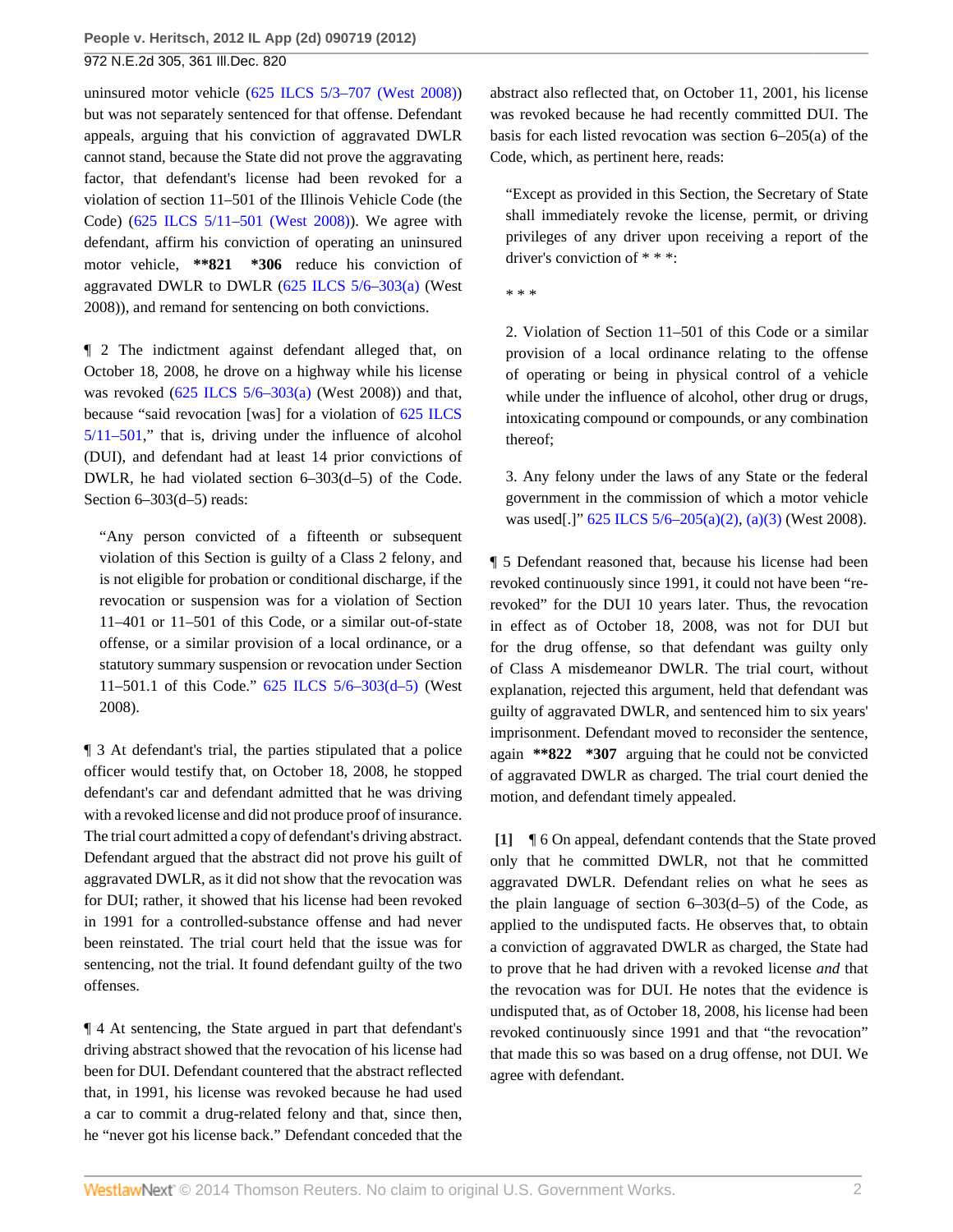¶ 7 The issue on appeal is primarily one of statutory construction, which raises questions of law that we review *de novo.* See *[In re Detention of Hardin,](http://www.westlaw.com/Link/Document/FullText?findType=Y&serNum=2022373090&pubNum=578&originationContext=document&vr=3.0&rs=cblt1.0&transitionType=DocumentItem&contextData=(sc.Search))* 238 Ill.2d 33, 40, 342 [Ill.Dec. 555, 932 N.E.2d 1016 \(2010\).](http://www.westlaw.com/Link/Document/FullText?findType=Y&serNum=2022373090&pubNum=578&originationContext=document&vr=3.0&rs=cblt1.0&transitionType=DocumentItem&contextData=(sc.Search)) Our goal is to ascertain and effectuate the legislature's intent, which is best indicated by the language of the statute itself. *[Id.](http://www.westlaw.com/Link/Document/FullText?findType=Y&serNum=2022373090&originationContext=document&vr=3.0&rs=cblt1.0&transitionType=DocumentItem&contextData=(sc.Search))* However, if a statute's language is unclear, we may resort to similar statutes or other sources to aid our inquiry. See *[People v. Masterson,](http://www.westlaw.com/Link/Document/FullText?findType=Y&serNum=2003668869&pubNum=578&originationContext=document&vr=3.0&rs=cblt1.0&transitionType=DocumentItem&contextData=(sc.Search))* 207 Ill.2d [305, 329, 278 Ill.Dec. 351, 798 N.E.2d 735 \(2003\)](http://www.westlaw.com/Link/Document/FullText?findType=Y&serNum=2003668869&pubNum=578&originationContext=document&vr=3.0&rs=cblt1.0&transitionType=DocumentItem&contextData=(sc.Search)) (citing *Mowen v. Holland,* [336 Ill.App.3d 368, 374, 270 Ill.Dec. 605,](http://www.westlaw.com/Link/Document/FullText?findType=Y&serNum=2003089780&pubNum=578&originationContext=document&vr=3.0&rs=cblt1.0&transitionType=DocumentItem&contextData=(sc.Search)) [783 N.E.2d 180 \(2003\)\)](http://www.westlaw.com/Link/Document/FullText?findType=Y&serNum=2003089780&pubNum=578&originationContext=document&vr=3.0&rs=cblt1.0&transitionType=DocumentItem&contextData=(sc.Search)). One such source includes the maxim of *in pari materia,* under which two statutes, or two parts of one statute, concerning the same subject must be considered together to produce a " 'harmonious whole.' " *[People v.](http://www.westlaw.com/Link/Document/FullText?findType=Y&serNum=2026901392&pubNum=578&originationContext=document&vr=3.0&rs=cblt1.0&transitionType=DocumentItem&contextData=(sc.Search)) Rinehart,* [2012 IL 111719, ¶ 26, 356 Ill.Dec. 759, 962 N.E.2d](http://www.westlaw.com/Link/Document/FullText?findType=Y&serNum=2026901392&pubNum=578&originationContext=document&vr=3.0&rs=cblt1.0&transitionType=DocumentItem&contextData=(sc.Search)) [444](http://www.westlaw.com/Link/Document/FullText?findType=Y&serNum=2026901392&pubNum=578&originationContext=document&vr=3.0&rs=cblt1.0&transitionType=DocumentItem&contextData=(sc.Search)) (quoting *[Sulser v. Country Mutual Insurance Co.,](http://www.westlaw.com/Link/Document/FullText?findType=Y&serNum=1992044811&pubNum=578&originationContext=document&vr=3.0&rs=cblt1.0&transitionType=DocumentItem&contextData=(sc.Search))* 147 [Ill.2d 548, 555, 169 Ill.Dec. 254, 591 N.E.2d 427 \(1992\)](http://www.westlaw.com/Link/Document/FullText?findType=Y&serNum=1992044811&pubNum=578&originationContext=document&vr=3.0&rs=cblt1.0&transitionType=DocumentItem&contextData=(sc.Search))).

<span id="page-2-0"></span>**[\[2\]](#page-0-1)** ¶ 8 Both parties agree that section 6–303(d–5) of the Code is not ambiguous, and we find no ambiguity. However, section  $6-303(d-5)$  is silent as it pertains to multiple revocations. Therefore, we must look to other statutes in the Code to aid our inquiry. On October 18, 2008, defendant was cited for DWLR. The Code defines "revocation of driver's license" as "[t]he termination by formal action of the Secretary of a person's license or privilege to operate a motor vehicle on the public highways, which termination shall not be subject to renewal or restoration except that an application for a new license may be presented and acted upon by the Secretary after the expiration of at least one year after the date of revocation." [625 ILCS 5/1–176 \(West](http://www.westlaw.com/Link/Document/FullText?findType=L&pubNum=1000008&cite=IL625S5%2f1-176&originatingDoc=Ic41d5236c29f11e1b60ab297d3d07bc5&refType=LQ&originationContext=document&vr=3.0&rs=cblt1.0&transitionType=DocumentItem&contextData=(sc.Search)) [2008\)](http://www.westlaw.com/Link/Document/FullText?findType=L&pubNum=1000008&cite=IL625S5%2f1-176&originatingDoc=Ic41d5236c29f11e1b60ab297d3d07bc5&refType=LQ&originationContext=document&vr=3.0&rs=cblt1.0&transitionType=DocumentItem&contextData=(sc.Search)); see also *People v. Suddoth,* [52 Ill.App.2d 355, 359,](http://www.westlaw.com/Link/Document/FullText?findType=Y&serNum=1964117763&pubNum=578&originationContext=document&vr=3.0&rs=cblt1.0&transitionType=DocumentItem&contextData=(sc.Search)) [202 N.E.2d 120 \(1964\)](http://www.westlaw.com/Link/Document/FullText?findType=Y&serNum=1964117763&pubNum=578&originationContext=document&vr=3.0&rs=cblt1.0&transitionType=DocumentItem&contextData=(sc.Search)) (defining "revocation"). A revoked license is terminated from the date of its revocation. *[Suddoth,](http://www.westlaw.com/Link/Document/FullText?findType=Y&serNum=1964117763&pubNum=578&originationContext=document&vr=3.0&rs=cblt1.0&transitionType=DocumentItem&contextData=(sc.Search))* [52 Ill.App.2d at 358, 202 N.E.2d 120.](http://www.westlaw.com/Link/Document/FullText?findType=Y&serNum=1964117763&pubNum=578&originationContext=document&vr=3.0&rs=cblt1.0&transitionType=DocumentItem&contextData=(sc.Search)) In the present case, defendant's driver's license had been revoked, or terminated, since 1991.

<span id="page-2-1"></span>**[\[3\]](#page-0-2)** ¶ 9 Defendant's driving abstract reflects another revocation of the same license in 2001, based on his recent commission of DUI. However, a revoked driver's license remains revoked until a new license is issued. *[People v.](http://www.westlaw.com/Link/Document/FullText?findType=Y&serNum=1986156780&pubNum=578&originationContext=document&vr=3.0&rs=cblt1.0&transitionType=DocumentItem&contextData=(sc.Search)) Morrison,* [149 Ill.App.3d 282, 284, 102 Ill.Dec. 549, 500](http://www.westlaw.com/Link/Document/FullText?findType=Y&serNum=1986156780&pubNum=578&originationContext=document&vr=3.0&rs=cblt1.0&transitionType=DocumentItem&contextData=(sc.Search)) [N.E.2d 442 \(1986\).](http://www.westlaw.com/Link/Document/FullText?findType=Y&serNum=1986156780&pubNum=578&originationContext=document&vr=3.0&rs=cblt1.0&transitionType=DocumentItem&contextData=(sc.Search)) The Code does not provide any guidance or rules in circumstances, such as here, where the Secretary has imposed additional revocations of an individual's driver's license for additional offenses committed after the original revocation but where the driver has never applied for a new license or where the Secretary has never issued the driver a

new license. Therefore, as applied to the facts of this case, the Secretary's 2001 formal administrative sanction of revocation had **\*\*823 \*308** no effect because the Secretary had never issued defendant a new license.

 $\P$  10 Reading section 1–176 in conjunction with sections  $6-205(a)(3)$  and  $6-303(d-5)$  of the Code, the legislative intent becomes clear. Section 1–176 provides for only one revocation of an individual's driver's license. The reason for defendant's 1991 revocation was a drug offense, which triggered subsection (3) of section 6–205(a) of the Code, not subsection (2). Section 6–303(d–5) speaks of "*the* revocation or suspension" (emphasis added) [\(625 ILCS 5/6–](http://www.westlaw.com/Link/Document/FullText?findType=L&pubNum=1000008&cite=IL625S5%2f6-303&originatingDoc=Ic41d5236c29f11e1b60ab297d3d07bc5&refType=SP&originationContext=document&vr=3.0&rs=cblt1.0&transitionType=DocumentItem&contextData=(sc.Search)#co_pp_027d000063c96) [303\(d–5\)](http://www.westlaw.com/Link/Document/FullText?findType=L&pubNum=1000008&cite=IL625S5%2f6-303&originatingDoc=Ic41d5236c29f11e1b60ab297d3d07bc5&refType=SP&originationContext=document&vr=3.0&rs=cblt1.0&transitionType=DocumentItem&contextData=(sc.Search)#co_pp_027d000063c96) (West 2008)), implying that there is only *one* pertinent triggering event. Therefore, the 1991 revocation of defendant's license to which section 6–303(d–5) refers was not based on a triggering event in section 6–303(d– 5). Accordingly, the State proved that defendant committed only the offense of DWLR and not the offense of aggravated DWLR.

¶ 11 Our holding appears to place defendant in a better position than he would have been had his license not been revoked until 2001, after he committed DUI. However, we cannot escape the plain language and meaning of section 6–303(d–5), and, even if we could ignore the legislature's unambiguous command, it is far from clear that we could construe the statute liberally so as to reach a different conclusion. See *[People ex rel. Birkett v. Dockery,](http://www.westlaw.com/Link/Document/FullText?findType=Y&serNum=2019982988&pubNum=578&originationContext=document&vr=3.0&rs=cblt1.0&transitionType=DocumentItem&contextData=(sc.Search))* 235 Ill.2d [73, 81, 335 Ill.Dec. 592, 919 N.E.2d 311 \(2009\)](http://www.westlaw.com/Link/Document/FullText?findType=Y&serNum=2019982988&pubNum=578&originationContext=document&vr=3.0&rs=cblt1.0&transitionType=DocumentItem&contextData=(sc.Search)) (stating that a cardinal rule of statutory construction prohibits courts from rewriting a statute and departing from its plain language by reading into it exceptions, limitations, or conditions not expressed by the legislature (citing *[In re Michelle J.,](http://www.westlaw.com/Link/Document/FullText?findType=Y&serNum=2004282681&pubNum=578&originationContext=document&vr=3.0&rs=cblt1.0&transitionType=DocumentItem&contextData=(sc.Search))* 209 [Ill.2d 428, 437, 283 Ill.Dec. 699, 808 N.E.2d 987 \(2004\)\)](http://www.westlaw.com/Link/Document/FullText?findType=Y&serNum=2004282681&pubNum=578&originationContext=document&vr=3.0&rs=cblt1.0&transitionType=DocumentItem&contextData=(sc.Search))). The State might have been in a better position had the legislature used inclusive language in drafting section 6– 303(d–5) of the Code, *e.g.,* "any revocation," "if the violation was for," or words to that effect, but it apparently declined to do so, and we decline to rewrite the statute or read beyond the statute's plain language. To the extent that the plain meaning of section 6–303(d–5) creates a result that seems unsatisfactory or anomalous, it is up to the legislature to correct that problem.

¶ 12 We note that the trial court ruled that the State needed to prove the enhancing factor not at trial, but only at sentencing. Despite the trial court's ruling, section 6–303(d–5) creates an essential element of a distinct offense, aggravated DWLR.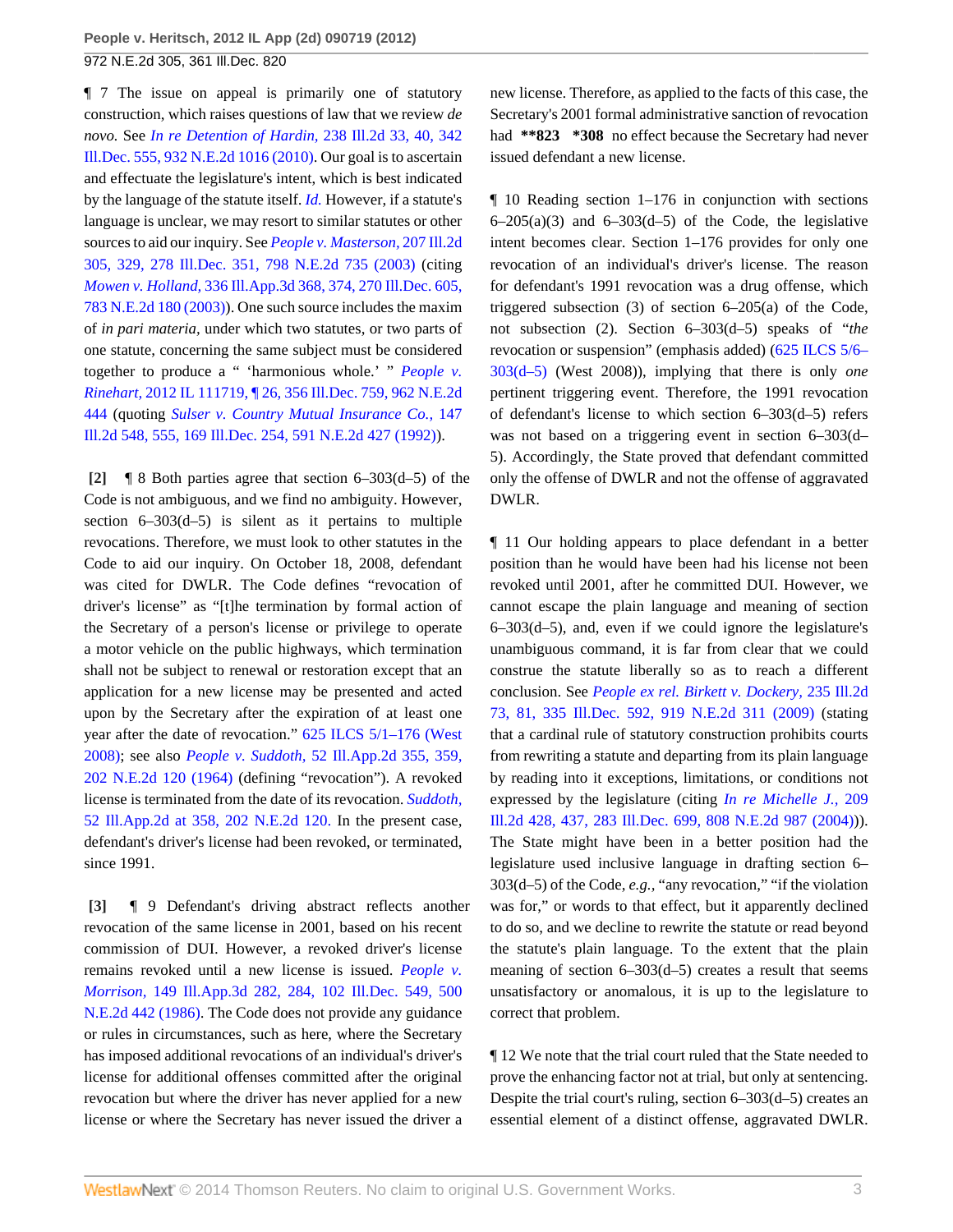Our resolution of this appeal, however, obviates the need to address the propriety of that ruling. See *[People v. Campa,](http://www.westlaw.com/Link/Document/FullText?findType=Y&serNum=2007791543&pubNum=578&originationContext=document&vr=3.0&rs=cblt1.0&transitionType=DocumentItem&contextData=(sc.Search))* [217 Ill.2d 243, 269–70, 298 Ill.Dec. 722, 840 N.E.2d 1157](http://www.westlaw.com/Link/Document/FullText?findType=Y&serNum=2007791543&pubNum=578&originationContext=document&vr=3.0&rs=cblt1.0&transitionType=DocumentItem&contextData=(sc.Search)) [\(2005\)](http://www.westlaw.com/Link/Document/FullText?findType=Y&serNum=2007791543&pubNum=578&originationContext=document&vr=3.0&rs=cblt1.0&transitionType=DocumentItem&contextData=(sc.Search)) (reviewing court will not render an advisory opinion when it cannot result in appropriate relief to the prevailing party). Accordingly, we affirm defendant's conviction of operating an uninsured motor vehicle; reduce his conviction of aggravated DWLR to simple DWLR; and remand the cause for sentencing on the reduced conviction and on the insurance conviction (see *People v. Frantz,* [150 Ill.App.3d 296, 300,](http://www.westlaw.com/Link/Document/FullText?findType=Y&serNum=1986161611&pubNum=578&originationContext=document&vr=3.0&rs=cblt1.0&transitionType=DocumentItem&contextData=(sc.Search)) [103 Ill.Dec. 649, 501 N.E.2d 966 \(1986\)](http://www.westlaw.com/Link/Document/FullText?findType=Y&serNum=1986161611&pubNum=578&originationContext=document&vr=3.0&rs=cblt1.0&transitionType=DocumentItem&contextData=(sc.Search))).

¶ 13 Affirmed as modified; cause remanded.

#### ¶ 14 Justice [BIRKETT](http://www.westlaw.com/Link/Document/FullText?findType=h&pubNum=176284&cite=0124634501&originatingDoc=Ic41d5236c29f11e1b60ab297d3d07bc5&refType=RQ&originationContext=document&vr=3.0&rs=cblt1.0&transitionType=DocumentItem&contextData=(sc.Search)), dissenting.

¶ 15 I respectfully dissent. The initial filing by the Office of the State Appellate Defender in this case was a motion to withdraw as counsel on appeal pursuant to *[Anders v.](http://www.westlaw.com/Link/Document/FullText?findType=Y&serNum=1967129500&pubNum=708&originationContext=document&vr=3.0&rs=cblt1.0&transitionType=DocumentItem&contextData=(sc.Search)) California,* [386 U.S. 738, 87 S.Ct. 1396, 18 L.Ed.2d 493](http://www.westlaw.com/Link/Document/FullText?findType=Y&serNum=1967129500&pubNum=708&originationContext=document&vr=3.0&rs=cblt1.0&transitionType=DocumentItem&contextData=(sc.Search)) [\(1967\).](http://www.westlaw.com/Link/Document/FullText?findType=Y&serNum=1967129500&pubNum=708&originationContext=document&vr=3.0&rs=cblt1.0&transitionType=DocumentItem&contextData=(sc.Search)) In his memorandum of law in support of his motion to withdraw, counsel argued that it would be frivolous to argue on appeal that defendant was not revoked for DUI in 2001 because, when he was convicted of DUI, he was already revoked for a non- **\*309** DUI **\*\*824** offense. I believe that the motion to withdraw should have been granted because, as I explain below, defendant's argument has no merit.

¶ 16 My colleagues point out that the trial court denied without comment defendant's oral motion to be sentenced for a misdemeanor. In fact, the trial court said that it had considered the motion. What my colleagues fail to acknowledge is that, in the trial court, defense counsel did not cite a single case for the proposition that someone whose privilege to drive has been revoked for one reason cannot have it rerevoked for another reason. He could not cite a case because there is no case anywhere in the country that supports this position. The indictment in this case alleged that defendant drove a motor vehicle upon a highway of this state "at a time when his driving privileges were revoked in violation of [625 ILCS 5/6–303](http://www.westlaw.com/Link/Document/FullText?findType=L&pubNum=1000008&cite=IL625S5%2f6-303&originatingDoc=Ic41d5236c29f11e1b60ab297d3d07bc5&refType=LQ&originationContext=document&vr=3.0&rs=cblt1.0&transitionType=DocumentItem&contextData=(sc.Search)) said revocation being for a violation of [625 ILCS 5/11–501.](http://www.westlaw.com/Link/Document/FullText?findType=L&pubNum=1000008&cite=IL625S5%2f11-501&originatingDoc=Ic41d5236c29f11e1b60ab297d3d07bc5&refType=LQ&originationContext=document&vr=3.0&rs=cblt1.0&transitionType=DocumentItem&contextData=(sc.Search))" The trial court said at trial that it was a sentencing issue. During the sentencing hearing the court found defendant to be Class X eligible. Defense counsel filed a motion to reconsider on May 14, 2009. In the motion, defendant merely reasserted that he was "not revoked due to driving under the influence." Again, there was no authority cited.

¶ 17 The majority fails to distinguish cases cited in the State's brief, which I will address. Also, the majority claims that the Code does not provide any guidance or rules for a situation involving a person, like defendant, with multiple revocations who has never applied for or had issued to him a new license. I will demonstrate that just the opposite is true. Finally, the majority fails to apply the first rule of statutory construction, which is to give effect to the intent of the legislature. *[People v.](http://www.westlaw.com/Link/Document/FullText?findType=Y&serNum=2004067284&pubNum=578&originationContext=document&vr=3.0&rs=cblt1.0&transitionType=DocumentItem&contextData=(sc.Search)) Smith,* [345 Ill.App.3d 179, 184, 280 Ill.Dec. 625, 802 N.E.2d](http://www.westlaw.com/Link/Document/FullText?findType=Y&serNum=2004067284&pubNum=578&originationContext=document&vr=3.0&rs=cblt1.0&transitionType=DocumentItem&contextData=(sc.Search)) [876 \(2004\)](http://www.westlaw.com/Link/Document/FullText?findType=Y&serNum=2004067284&pubNum=578&originationContext=document&vr=3.0&rs=cblt1.0&transitionType=DocumentItem&contextData=(sc.Search)).

¶ 18 The majority appears to be stuck on the term "the revocation" in section  $6-303(d-5)$  of the Code  $(625$  ILCS  $5/6 - 303(d-5)$  (West 2008)) and then applies section 1–176 of the Code  $(625$  ILCS  $5/1-176$  (West 2008)), concluding that until a new license is issued there can be only one revocation. That narrow interpretation ignores the clear intent of the legislature and it is at odds with numerous provisions of the Code, only some of which I will discuss. It must be remembered that section  $6-303(d-5)$  is a sentencing enhancement. *People v. Nunez,* [236 Ill.2d 488, 499, 338](http://www.westlaw.com/Link/Document/FullText?findType=Y&serNum=2021569172&pubNum=578&originationContext=document&vr=3.0&rs=cblt1.0&transitionType=DocumentItem&contextData=(sc.Search)) [Ill.Dec. 877, 925 N.E.2d 1083 \(2010\).](http://www.westlaw.com/Link/Document/FullText?findType=Y&serNum=2021569172&pubNum=578&originationContext=document&vr=3.0&rs=cblt1.0&transitionType=DocumentItem&contextData=(sc.Search)) The State was required to identify "the revocation" in the indictment, along with the requisite number of convictions. The certified abstract introduced into evidence established the DUI revocation and the convictions. Defendant never challenged the abstract's accuracy. In the absence of such a challenge, the abstract's contents are deemed accurate. *[People v. Meadows,](http://www.westlaw.com/Link/Document/FullText?findType=Y&serNum=2011371784&pubNum=578&originationContext=document&vr=3.0&rs=cblt1.0&transitionType=DocumentItem&contextData=(sc.Search))* 371 [Ill.App.3d 259, 263, 308 Ill.Dec. 606, 861 N.E.2d 1171](http://www.westlaw.com/Link/Document/FullText?findType=Y&serNum=2011371784&pubNum=578&originationContext=document&vr=3.0&rs=cblt1.0&transitionType=DocumentItem&contextData=(sc.Search)) [\(2007\).](http://www.westlaw.com/Link/Document/FullText?findType=Y&serNum=2011371784&pubNum=578&originationContext=document&vr=3.0&rs=cblt1.0&transitionType=DocumentItem&contextData=(sc.Search))

¶ 19 The majority acknowledges that the Illinois Secretary of State entered a mandatory order of revocation on his driving record on October 11, 2001 as a result of his August 22, 2001, conviction of DUI  $(625 \text{ ILCS } 5/6-205(a)(2)$  (West 2000)). The abstract reflects that this revocation remained in effect at the time of the instant offenses. Defendant argues that, despite these facts, the unambiguous language of the enhanced sentencing provision of section 6–303(d–5) of the Code [\(625 ILCS 5/6–303\(d–5\)](http://www.westlaw.com/Link/Document/FullText?findType=L&pubNum=1000008&cite=IL625S5%2f6-303&originatingDoc=Ic41d5236c29f11e1b60ab297d3d07bc5&refType=SP&originationContext=document&vr=3.0&rs=cblt1.0&transitionType=DocumentItem&contextData=(sc.Search)#co_pp_027d000063c96) (West 2008)) does not apply to him, because the term "the revocation" as used in the provision refers to a single revocation, and, since defendant's driver's license had been revoked for a non-DUI offense at the time of his October 11, 2001, DUI revocation, "there was no driver's license to revoke." Defendant reasons **\*\*825 \*310** that the statute cannot refer to multiple revocations, because that is "only possible if a revoked driver's license can subsequently be revoked." Alternatively, defendant argues that, if the term "the revocation" as used in section 6–303(d–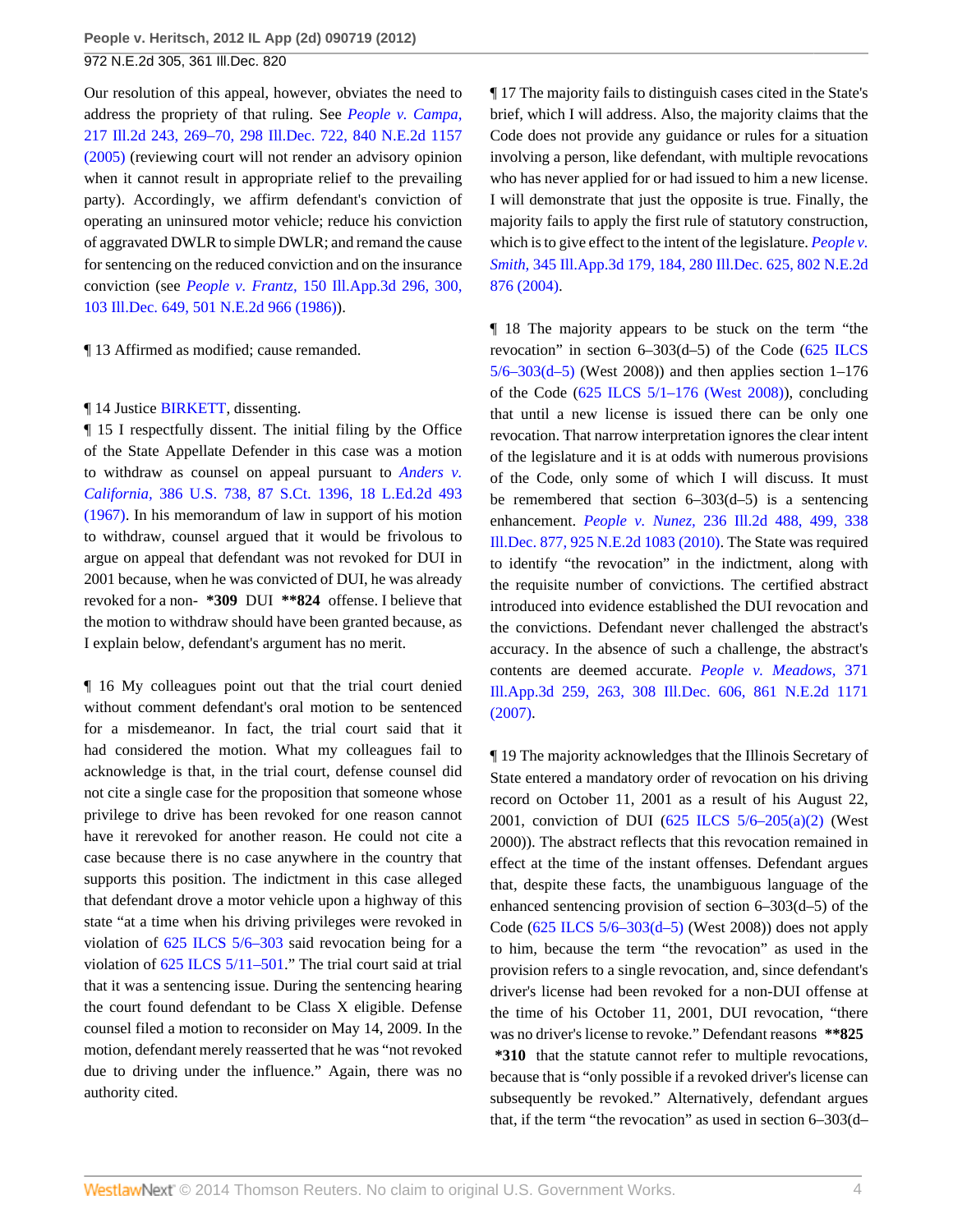5) of the Code is ambiguous, the rule of lenity mandates a finding that the enhanced sentencing provision does not apply to him and that his conviction should be modified to misdemeanor DWLR and that he should be sentenced accordingly. *Id.*

¶ 20 The State agrees with defendant's contention that the language of section 6–303(d–5) of the Code is unambiguous. *Id.* However, the State contends that the plain language of subsection (d–5) does not support defendant's view. The State, relying on *[People v. Kennedy,](http://www.westlaw.com/Link/Document/FullText?findType=Y&serNum=2011722286&pubNum=578&originationContext=document&vr=3.0&rs=cblt1.0&transitionType=DocumentItem&contextData=(sc.Search))* 372 Ill.App.3d [306, 311 Ill.Dec. 168, 867 N.E.2d 1154 \(2007\),](http://www.westlaw.com/Link/Document/FullText?findType=Y&serNum=2011722286&pubNum=578&originationContext=document&vr=3.0&rs=cblt1.0&transitionType=DocumentItem&contextData=(sc.Search)) argues that "the construction of section  $6-303(d-5)$  urged by the defendant revises the plain language of the statute to include a limitation not expressed by the legislature and would defeat the legislative intent, which is to punish those who repeatedly violate section 6–303 more severely."

¶ 21 Defendant's novel argument fails upon review of the overall statutory scheme and relevant case law. When interpreting a statute, our primary objective is to ascertain and give effect to the legislature's intent. *[People v. Zimmerman,](http://www.westlaw.com/Link/Document/FullText?findType=Y&serNum=2023791211&pubNum=578&originationContext=document&vr=3.0&rs=cblt1.0&transitionType=DocumentItem&contextData=(sc.Search))* [239 Ill.2d 491, 497, 347 Ill.Dec. 648, 942 N.E.2d 1228](http://www.westlaw.com/Link/Document/FullText?findType=Y&serNum=2023791211&pubNum=578&originationContext=document&vr=3.0&rs=cblt1.0&transitionType=DocumentItem&contextData=(sc.Search)) [\(2010\).](http://www.westlaw.com/Link/Document/FullText?findType=Y&serNum=2023791211&pubNum=578&originationContext=document&vr=3.0&rs=cblt1.0&transitionType=DocumentItem&contextData=(sc.Search)) Our first step is to examine the language of the statute, which is "the surest and most reliable indicator of legislative intent." *People v. Pullen,* [192 Ill.2d 36, 42, 248](http://www.westlaw.com/Link/Document/FullText?findType=Y&serNum=2000394727&pubNum=578&originationContext=document&vr=3.0&rs=cblt1.0&transitionType=DocumentItem&contextData=(sc.Search)) [Ill.Dec. 237, 733 N.E.2d 1235 \(2000\).](http://www.westlaw.com/Link/Document/FullText?findType=Y&serNum=2000394727&pubNum=578&originationContext=document&vr=3.0&rs=cblt1.0&transitionType=DocumentItem&contextData=(sc.Search)) If a statute does not provide a definition indicating a contrary legislative intent, words in the statute are interpreted according to their plain and ordinary meanings. *[People v. Liberman,](http://www.westlaw.com/Link/Document/FullText?findType=Y&serNum=1992083720&pubNum=578&originationContext=document&vr=3.0&rs=cblt1.0&transitionType=DocumentItem&contextData=(sc.Search))* 228 Ill.App.3d [639, 648, 170 Ill.Dec. 139, 592 N.E.2d 575 \(1992\).](http://www.westlaw.com/Link/Document/FullText?findType=Y&serNum=1992083720&pubNum=578&originationContext=document&vr=3.0&rs=cblt1.0&transitionType=DocumentItem&contextData=(sc.Search)) When the language of a statute is clear, it may not be revised to include exceptions, limitations, or conditions that were not expressed by the legislature. *[People v. Goins,](http://www.westlaw.com/Link/Document/FullText?findType=Y&serNum=1988011088&pubNum=578&originationContext=document&vr=3.0&rs=cblt1.0&transitionType=DocumentItem&contextData=(sc.Search))* 119 Ill.2d 259, [265, 116 Ill.Dec. 193, 518 N.E.2d 1014 \(1988\)](http://www.westlaw.com/Link/Document/FullText?findType=Y&serNum=1988011088&pubNum=578&originationContext=document&vr=3.0&rs=cblt1.0&transitionType=DocumentItem&contextData=(sc.Search)). The majority ignores our responsibility to construe the statute as a whole so that no part is rendered meaningless or superfluous. See *People v. McClure,* [218 Ill.2d 375, 382, 300 Ill.Dec. 50, 843](http://www.westlaw.com/Link/Document/FullText?findType=Y&serNum=2008226944&pubNum=578&originationContext=document&vr=3.0&rs=cblt1.0&transitionType=DocumentItem&contextData=(sc.Search)) [N.E.2d 308 \(2006\).](http://www.westlaw.com/Link/Document/FullText?findType=Y&serNum=2008226944&pubNum=578&originationContext=document&vr=3.0&rs=cblt1.0&transitionType=DocumentItem&contextData=(sc.Search)) We are required to construe the statute by interpreting words and phrases in light of other relevant provisions in the statute. The majority completely fails to consider the law's purpose, the evils sought to be remedied, and the consequences that would result from construing the statute one way or another. *Zimmerman,* [239 Ill.2d at](http://www.westlaw.com/Link/Document/FullText?findType=Y&serNum=2023791211&pubNum=578&originationContext=document&vr=3.0&rs=cblt1.0&transitionType=DocumentItem&contextData=(sc.Search)) [497, 347 Ill.Dec. 648, 942 N.E.2d 1228.](http://www.westlaw.com/Link/Document/FullText?findType=Y&serNum=2023791211&pubNum=578&originationContext=document&vr=3.0&rs=cblt1.0&transitionType=DocumentItem&contextData=(sc.Search)) "[W]hen the literal construction of a statute would lead to consequences which the legislature could not have contemplated, the courts are not bound to that construction." *[People v. Hanna,](http://www.westlaw.com/Link/Document/FullText?findType=Y&serNum=2003709682&pubNum=578&originationContext=document&vr=3.0&rs=cblt1.0&transitionType=DocumentItem&contextData=(sc.Search))* 207 Ill.2d 486, [498, 279 Ill.Dec. 618, 800 N.E.2d 1201 \(2003\)](http://www.westlaw.com/Link/Document/FullText?findType=Y&serNum=2003709682&pubNum=578&originationContext=document&vr=3.0&rs=cblt1.0&transitionType=DocumentItem&contextData=(sc.Search)).

¶ 22 "When determining the legislative intent of the criminal penalties associated with driving offenses as they relate to driver's license status, our courts have read the licensing provisions together with the penalty provisions." *[People v.](http://www.westlaw.com/Link/Document/FullText?findType=Y&serNum=2026240719&pubNum=578&originationContext=document&vr=3.0&rs=cblt1.0&transitionType=DocumentItem&contextData=(sc.Search)) Rosenbalm,* [2011 IL App \(2d\) 100243, ¶ 8, 354 Ill.Dec. 783,](http://www.westlaw.com/Link/Document/FullText?findType=Y&serNum=2026240719&pubNum=578&originationContext=document&vr=3.0&rs=cblt1.0&transitionType=DocumentItem&contextData=(sc.Search)) [958 N.E.2d 715;](http://www.westlaw.com/Link/Document/FullText?findType=Y&serNum=2026240719&pubNum=578&originationContext=document&vr=3.0&rs=cblt1.0&transitionType=DocumentItem&contextData=(sc.Search)) see *People v. Sass,* [144 Ill.App.3d 163, 169,](http://www.westlaw.com/Link/Document/FullText?findType=Y&serNum=1986129498&pubNum=578&originationContext=document&vr=3.0&rs=cblt1.0&transitionType=DocumentItem&contextData=(sc.Search)) [98 Ill.Dec. 623, 494 N.E.2d 745 \(1986\);](http://www.westlaw.com/Link/Document/FullText?findType=Y&serNum=1986129498&pubNum=578&originationContext=document&vr=3.0&rs=cblt1.0&transitionType=DocumentItem&contextData=(sc.Search)) *[People v. Manikas,](http://www.westlaw.com/Link/Document/FullText?findType=Y&serNum=1969122215&pubNum=578&originationContext=document&vr=3.0&rs=cblt1.0&transitionType=DocumentItem&contextData=(sc.Search))* [106 Ill.App.2d 315, 319–20, 246 N.E.2d 142 \(1969\)](http://www.westlaw.com/Link/Document/FullText?findType=Y&serNum=1969122215&pubNum=578&originationContext=document&vr=3.0&rs=cblt1.0&transitionType=DocumentItem&contextData=(sc.Search)). Where a statute is amended, striking words, it is to be concluded that the legislature deliberately intended to change the law. *People v. Bradley M.,* [352 Ill.App.3d 291, 296, 287 Ill.Dec.](http://www.westlaw.com/Link/Document/FullText?findType=Y&serNum=2004281930&pubNum=578&originationContext=document&vr=3.0&rs=cblt1.0&transitionType=DocumentItem&contextData=(sc.Search)) [406, 815 N.E.2d 1209 \(2004\)](http://www.westlaw.com/Link/Document/FullText?findType=Y&serNum=2004281930&pubNum=578&originationContext=document&vr=3.0&rs=cblt1.0&transitionType=DocumentItem&contextData=(sc.Search)). It should also be presumed that an amendment is made for some purpose, and effect must be given to the amendment in a manner consistent **\*\*826 \*311** with that purpose. *[Id.](http://www.westlaw.com/Link/Document/FullText?findType=Y&serNum=2004281930&originationContext=document&vr=3.0&rs=cblt1.0&transitionType=DocumentItem&contextData=(sc.Search))* We also consider the regulations that guide the return of driving privileges following revocation. These regulations are promulgated by the Secretary of State and have the force and effect of law. *Youle v. Edgar,* [172 Ill.App.3d 498, 503–04, 122 Ill.Dec. 501,](http://www.westlaw.com/Link/Document/FullText?findType=Y&serNum=1988092541&pubNum=578&originationContext=document&vr=3.0&rs=cblt1.0&transitionType=DocumentItem&contextData=(sc.Search)) [526 N.E.2d 894 \(1988\)](http://www.westlaw.com/Link/Document/FullText?findType=Y&serNum=1988092541&pubNum=578&originationContext=document&vr=3.0&rs=cblt1.0&transitionType=DocumentItem&contextData=(sc.Search)).

¶ 23 It is abundantly clear that when he was arrested for DWLR defendant's privilege to drive a motor vehicle was revoked for having been convicted of DUI. The analysis should begin with the language of section 6–303(a) of the Code (the offense language) and section 6–303(d–5) of the Code (the felony enhancement factor). [625 ILCS 5/6–303\(a\),](http://www.westlaw.com/Link/Document/FullText?findType=L&pubNum=1000008&cite=IL625S5%2f6-303&originatingDoc=Ic41d5236c29f11e1b60ab297d3d07bc5&refType=SP&originationContext=document&vr=3.0&rs=cblt1.0&transitionType=DocumentItem&contextData=(sc.Search)#co_pp_8b3b0000958a4) [\(d–5\)](http://www.westlaw.com/Link/Document/FullText?findType=L&pubNum=1000008&cite=IL625S5%2f6-303&originatingDoc=Ic41d5236c29f11e1b60ab297d3d07bc5&refType=SP&originationContext=document&vr=3.0&rs=cblt1.0&transitionType=DocumentItem&contextData=(sc.Search)#co_pp_027d000063c96) (West 2008). Those sections provide, in pertinent part:

"§ 6–303. Driving while driver's license, permit or privilege to operate a motor vehicle is suspended or revoked.

(a) Except as otherwise provided in subsection (a–5), any person who drives or is in actual physical control of a motor vehicle on any highway of this State at a time when such person's driver's license, permit or privilege to do so *or the privilege to obtain a driver's license or permit is revoked* or suspended by this Code \* \* \*[.]

\* \* \*

(d–5) Any person convicted of a fifteenth or subsequent violation of this Section is guilty of a Class 2 felony, and is not eligible for probation or conditional discharge, *if the revocation or suspension* was for a violation of Section 11– 401 or  $11-501$  of this Code, or  $**$  [.]" (Emphases added.) [625 ILCS 5/6–303\(a\),](http://www.westlaw.com/Link/Document/FullText?findType=L&pubNum=1000008&cite=IL625S5%2f6-303&originatingDoc=Ic41d5236c29f11e1b60ab297d3d07bc5&refType=SP&originationContext=document&vr=3.0&rs=cblt1.0&transitionType=DocumentItem&contextData=(sc.Search)#co_pp_8b3b0000958a4) [\(d–5\)](http://www.westlaw.com/Link/Document/FullText?findType=L&pubNum=1000008&cite=IL625S5%2f6-303&originatingDoc=Ic41d5236c29f11e1b60ab297d3d07bc5&refType=SP&originationContext=document&vr=3.0&rs=cblt1.0&transitionType=DocumentItem&contextData=(sc.Search)#co_pp_027d000063c96) (West 2008).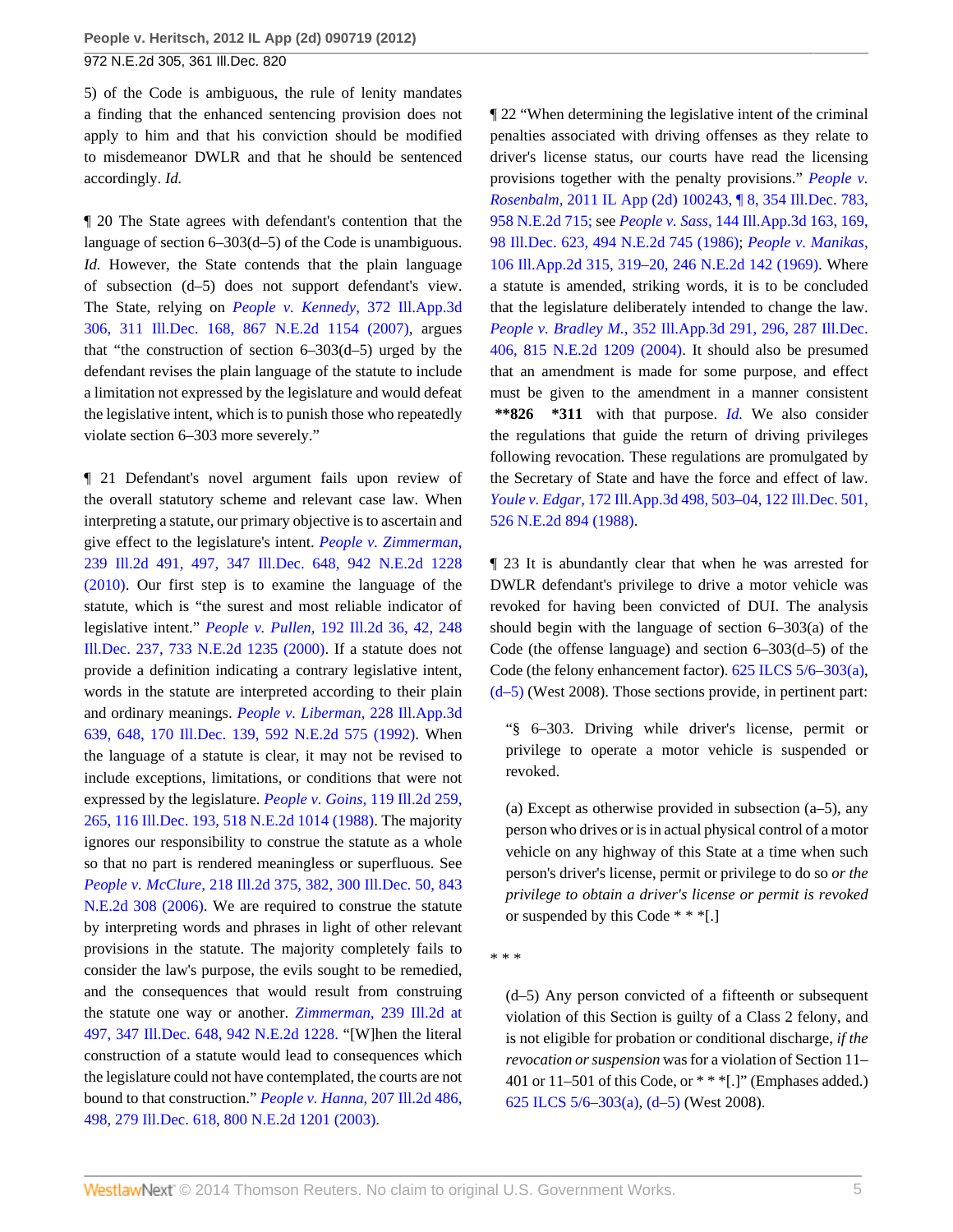¶ 24 Throughout his brief, defendant maintains that he was charged with and convicted of aggravated DWLR and that, because his license had already been revoked for a non-DUI offense, "it could not be subsequently re-revoked for DUI." The bill of indictment in this case charged defendant with "Aggravated Driving After Revocation in that he drove a motor vehicle upon a highway in this state at a time when his *driving privileges were revoked* in violation of [625](http://www.westlaw.com/Link/Document/FullText?findType=L&pubNum=1000008&cite=IL625S5%2f6-303&originatingDoc=Ic41d5236c29f11e1b60ab297d3d07bc5&refType=LQ&originationContext=document&vr=3.0&rs=cblt1.0&transitionType=DocumentItem&contextData=(sc.Search)) [ILCS 5/6–303](http://www.westlaw.com/Link/Document/FullText?findType=L&pubNum=1000008&cite=IL625S5%2f6-303&originatingDoc=Ic41d5236c29f11e1b60ab297d3d07bc5&refType=LQ&originationContext=document&vr=3.0&rs=cblt1.0&transitionType=DocumentItem&contextData=(sc.Search)) said revocation being for a violation of [625](http://www.westlaw.com/Link/Document/FullText?findType=L&pubNum=1000008&cite=IL625S5%2f11-501&originatingDoc=Ic41d5236c29f11e1b60ab297d3d07bc5&refType=LQ&originationContext=document&vr=3.0&rs=cblt1.0&transitionType=DocumentItem&contextData=(sc.Search)) [ILCS 5/11–501](http://www.westlaw.com/Link/Document/FullText?findType=L&pubNum=1000008&cite=IL625S5%2f11-501&originatingDoc=Ic41d5236c29f11e1b60ab297d3d07bc5&refType=LQ&originationContext=document&vr=3.0&rs=cblt1.0&transitionType=DocumentItem&contextData=(sc.Search))." (Emphasis added.) The indictment goes on to list defendant's 14 prior convictions of DWLR, in violation of section 6–303(d–5) of the Code. [625 ILCS 5/6–](http://www.westlaw.com/Link/Document/FullText?findType=L&pubNum=1000008&cite=IL625S5%2f6-303&originatingDoc=Ic41d5236c29f11e1b60ab297d3d07bc5&refType=SP&originationContext=document&vr=3.0&rs=cblt1.0&transitionType=DocumentItem&contextData=(sc.Search)#co_pp_027d000063c96) [303\(d–5\)](http://www.westlaw.com/Link/Document/FullText?findType=L&pubNum=1000008&cite=IL625S5%2f6-303&originatingDoc=Ic41d5236c29f11e1b60ab297d3d07bc5&refType=SP&originationContext=document&vr=3.0&rs=cblt1.0&transitionType=DocumentItem&contextData=(sc.Search)#co_pp_027d000063c96) (West 2008). Defendant is correct that he did not have a license to revoke. However, "the term 'license to drive' encompasses two distinct meanings: (1) the physical document itself, and (2) the abstract or intangible privilege of driving." *People v. Odumuyiwa,* [188 Ill.App.3d 40, 44, 135](http://www.westlaw.com/Link/Document/FullText?findType=Y&serNum=1989141225&pubNum=578&originationContext=document&vr=3.0&rs=cblt1.0&transitionType=DocumentItem&contextData=(sc.Search)) [Ill.Dec. 909, 544 N.E.2d 405 \(1989\).](http://www.westlaw.com/Link/Document/FullText?findType=Y&serNum=1989141225&pubNum=578&originationContext=document&vr=3.0&rs=cblt1.0&transitionType=DocumentItem&contextData=(sc.Search))

 $\parallel$  25 As section 6–303(a) of the Code provides, it is unlawful to drive when your "privilege to do so or the *privilege to obtain a driver's license or permit is revoked or suspended.*" (Emphasis added.) [625 ILCS 5/6–303\(a\)](http://www.westlaw.com/Link/Document/FullText?findType=L&pubNum=1000008&cite=IL625S5%2f6-303&originatingDoc=Ic41d5236c29f11e1b60ab297d3d07bc5&refType=SP&originationContext=document&vr=3.0&rs=cblt1.0&transitionType=DocumentItem&contextData=(sc.Search)#co_pp_8b3b0000958a4) (West 2008). The Secretary of State is mandated to keep records of "all licenses and permits refused, cancelled, disqualified, revoked, or suspended and of the revocation, suspension, and disqualification of driving privileges of persons not licensed under this Chapter, and such records shall note the reasons for such action." [625 ILCS 5/6–117\(b\)](http://www.westlaw.com/Link/Document/FullText?findType=L&pubNum=1000008&cite=IL625S5%2f6-117&originatingDoc=Ic41d5236c29f11e1b60ab297d3d07bc5&refType=SP&originationContext=document&vr=3.0&rs=cblt1.0&transitionType=DocumentItem&contextData=(sc.Search)#co_pp_a83b000018c76) (West 2008). The Secretary also maintains records of convictions reported by the courts.  $625$  ILCS  $5/6-117$ (c) (West 2008). The courts provide the Secretary with records of convictions because these records are essential to the performance of the Secretary's duties "to cancel, revoke or suspend the driver's license and *privilege* to drive motor vehicles" (emphasis added)  $(625$  ILCS  $5/6-204(a)$  (West 2008)) and "[f]or the purpose of providing the Secretary of State with records necessary to properly monitor and assess driver performance **\*\*827 \*312** and assist the courts in the proper disposition of *repeat traffic law offenders* " (emphasis added) [\(625 ILCS](http://www.westlaw.com/Link/Document/FullText?findType=L&pubNum=1000008&cite=IL625S5%2f6-204&originatingDoc=Ic41d5236c29f11e1b60ab297d3d07bc5&refType=SP&originationContext=document&vr=3.0&rs=cblt1.0&transitionType=DocumentItem&contextData=(sc.Search)#co_pp_5ba1000067d06) [5/6–204\(d\)](http://www.westlaw.com/Link/Document/FullText?findType=L&pubNum=1000008&cite=IL625S5%2f6-204&originatingDoc=Ic41d5236c29f11e1b60ab297d3d07bc5&refType=SP&originationContext=document&vr=3.0&rs=cblt1.0&transitionType=DocumentItem&contextData=(sc.Search)#co_pp_5ba1000067d06) (West 2008)).

¶ 26 When a defendant is convicted of DUI, which carries with it the mandatory revocation of the privilege to drive or the privilege to obtain a driver's license, the judge hearing the case requires the surrender to the clerk of any license or permit then held by the defendant, and, within five days thereafter, the clerk forwards the license or permit together with a report of conviction to the Secretary of State. See [625 ILCS 5/6–](http://www.westlaw.com/Link/Document/FullText?findType=L&pubNum=1000008&cite=IL625S5%2f6-204&originatingDoc=Ic41d5236c29f11e1b60ab297d3d07bc5&refType=SP&originationContext=document&vr=3.0&rs=cblt1.0&transitionType=DocumentItem&contextData=(sc.Search)#co_pp_7b9b000044381)

 $204(a)(1)$  (West 2008). Upon receiving a report of conviction of DUI, the Secretary enters a mandatory revocation of the "license, permit, or driving privileges" of the defendant. See 625 ILCS  $5/6-205(a)(2)$ , 11-501.1(d) (West 2008). These provisions contain no exceptions or limitations for drivers who are already revoked when the convictions are reported, and we may not depart, as the majority does in this case, from the plain language of these provisions by reading into them "exceptions, limitations, or conditions that conflict with the expressed intent." (Internal quotation marks omitted.) *[People](http://www.westlaw.com/Link/Document/FullText?findType=Y&serNum=2018394712&pubNum=578&originationContext=document&vr=3.0&rs=cblt1.0&transitionType=DocumentItem&contextData=(sc.Search)) v. Cardamone,* [232 Ill.2d 504, 516, 328 Ill.Dec. 917, 905](http://www.westlaw.com/Link/Document/FullText?findType=Y&serNum=2018394712&pubNum=578&originationContext=document&vr=3.0&rs=cblt1.0&transitionType=DocumentItem&contextData=(sc.Search)) [N.E.2d 806 \(2009\).](http://www.westlaw.com/Link/Document/FullText?findType=Y&serNum=2018394712&pubNum=578&originationContext=document&vr=3.0&rs=cblt1.0&transitionType=DocumentItem&contextData=(sc.Search))

¶ 27 Contrary to the majority's analysis, the term "the revocation" in section 6–303(d–5) of the Code [\(625 ILCS](http://www.westlaw.com/Link/Document/FullText?findType=L&pubNum=1000008&cite=IL625S5%2f6-303&originatingDoc=Ic41d5236c29f11e1b60ab297d3d07bc5&refType=SP&originationContext=document&vr=3.0&rs=cblt1.0&transitionType=DocumentItem&contextData=(sc.Search)#co_pp_027d000063c96)  $5/6 - 303(d-5)$  (West 2008)) refers not just to the physical license to drive but also to the "abstract or intangible privilege of driving" (*Odumuyiwa,* [188 Ill.App.3d at 44, 135 Ill.Dec.](http://www.westlaw.com/Link/Document/FullText?findType=Y&serNum=1989141225&pubNum=578&originationContext=document&vr=3.0&rs=cblt1.0&transitionType=DocumentItem&contextData=(sc.Search)) [909, 544 N.E.2d 405\),](http://www.westlaw.com/Link/Document/FullText?findType=Y&serNum=1989141225&pubNum=578&originationContext=document&vr=3.0&rs=cblt1.0&transitionType=DocumentItem&contextData=(sc.Search)) as well as to the "privilege to obtain a driver's license or permit" ([625 ILCS 5/6–303\(a\)](http://www.westlaw.com/Link/Document/FullText?findType=L&pubNum=1000008&cite=IL625S5%2f6-303&originatingDoc=Ic41d5236c29f11e1b60ab297d3d07bc5&refType=SP&originationContext=document&vr=3.0&rs=cblt1.0&transitionType=DocumentItem&contextData=(sc.Search)#co_pp_8b3b0000958a4) (West 2008)). While defendant's driver's license and privilege to drive were already revoked when he was convicted of and revoked again for DUI in 2001, the entry of an order of revocation for DUI on defendant's driving record resulted in additional obstacles for him in the event that he ever applied for a new license. Every applicant for a license must state whether his or her license has "ever been cancelled, suspended, revoked or refused, and, if so, the date and reason for such cancellation, suspension, revocation or refusal." [625 ILCS 5/6–106\(b\)](http://www.westlaw.com/Link/Document/FullText?findType=L&pubNum=1000008&cite=IL625S5%2f6-106&originatingDoc=Ic41d5236c29f11e1b60ab297d3d07bc5&refType=SP&originationContext=document&vr=3.0&rs=cblt1.0&transitionType=DocumentItem&contextData=(sc.Search)#co_pp_a83b000018c76) (West 2008). As our supreme court explained in *People v. Turner,* [64 Ill.2d 183, 186–87, 354](http://www.westlaw.com/Link/Document/FullText?findType=Y&serNum=1976130987&pubNum=578&originationContext=document&vr=3.0&rs=cblt1.0&transitionType=DocumentItem&contextData=(sc.Search)) [N.E.2d 897 \(1976\):](http://www.westlaw.com/Link/Document/FullText?findType=Y&serNum=1976130987&pubNum=578&originationContext=document&vr=3.0&rs=cblt1.0&transitionType=DocumentItem&contextData=(sc.Search))

> "The legislature has established through section 6–208 the procedure to have driving privileges restored. It calls for the disclosure of the revocation or other action taken against the applicant and then provides that the Secretary shall not issue a license until he has investigated the applicant and determined that to grant the privilege of driving on the highways will not endanger the public safety or welfare."

See also [92 Ill. Adm.Code 1001.430 \(2012\)](http://www.westlaw.com/Link/Document/FullText?findType=L&pubNum=1005428&cite=92ILADC1001.430&originatingDoc=Ic41d5236c29f11e1b60ab297d3d07bc5&refType=LQ&originationContext=document&vr=3.0&rs=cblt1.0&transitionType=DocumentItem&contextData=(sc.Search)). When a person, like defendant, has lost his or her driving privileges for an alcohol-related reason, he or she "must prove he does not have a current problem with alcohol, he is a low or minimal risk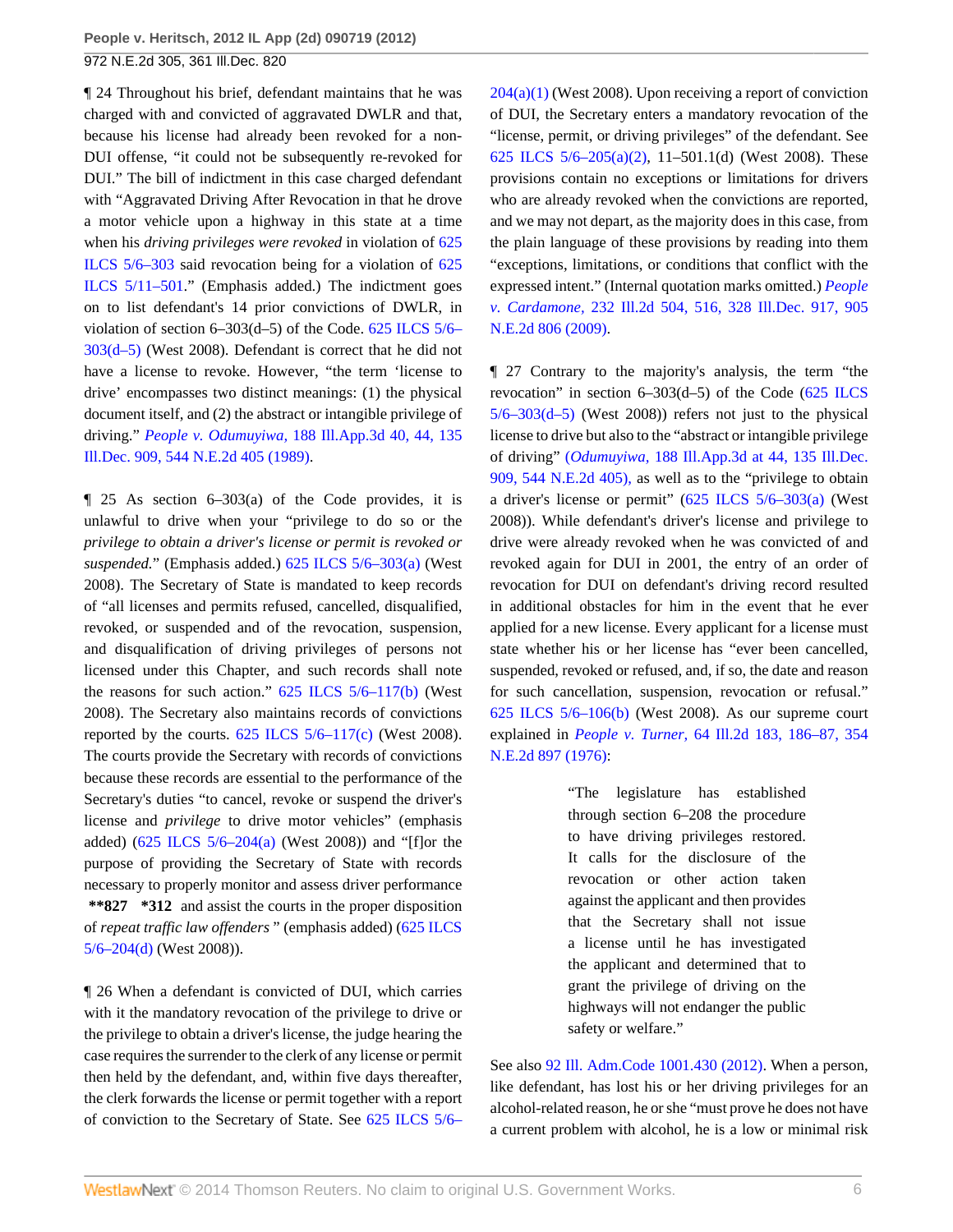to repeat past abusive behavior and operate a motor vehicle while under the influence of alcohol, he has complied with all other standards as specified in the regulations, and the granting of driving privileges will not endanger public safety or welfare." *Grams v. Ryan,* [263 Ill.App.3d 390, 396, 200](http://www.westlaw.com/Link/Document/FullText?findType=Y&serNum=1994136139&pubNum=578&originationContext=document&vr=3.0&rs=cblt1.0&transitionType=DocumentItem&contextData=(sc.Search)) [Ill.Dec. 793, 635 N.E.2d 1376 \(1994\)](http://www.westlaw.com/Link/Document/FullText?findType=Y&serNum=1994136139&pubNum=578&originationContext=document&vr=3.0&rs=cblt1.0&transitionType=DocumentItem&contextData=(sc.Search)); see [92 Ill. Adm.Code](http://www.westlaw.com/Link/Document/FullText?findType=L&pubNum=1005428&cite=92ILADC1001.420&originatingDoc=Ic41d5236c29f11e1b60ab297d3d07bc5&refType=LQ&originationContext=document&vr=3.0&rs=cblt1.0&transitionType=DocumentItem&contextData=(sc.Search)) [1001.420\(e\),](http://www.westlaw.com/Link/Document/FullText?findType=L&pubNum=1005428&cite=92ILADC1001.420&originatingDoc=Ic41d5236c29f11e1b60ab297d3d07bc5&refType=LQ&originationContext=document&vr=3.0&rs=cblt1.0&transitionType=DocumentItem&contextData=(sc.Search)) [1001.430\(c\)](http://www.westlaw.com/Link/Document/FullText?findType=L&pubNum=1005428&cite=92ILADC1001.430&originatingDoc=Ic41d5236c29f11e1b60ab297d3d07bc5&refType=LQ&originationContext=document&vr=3.0&rs=cblt1.0&transitionType=DocumentItem&contextData=(sc.Search)), [1001.440\(b\) \(2012\).](http://www.westlaw.com/Link/Document/FullText?findType=L&pubNum=1005428&cite=92ILADC1001.440&originatingDoc=Ic41d5236c29f11e1b60ab297d3d07bc5&refType=LQ&originationContext=document&vr=3.0&rs=cblt1.0&transitionType=DocumentItem&contextData=(sc.Search))

¶ 28 The "Provisions for Alcohol and Drug Related Revocations, Suspensions and Cancellations" contained in the Illinois Administrative Code require "[a]n alcohol and drug evaluation and the evidence of successful completion of treatment." [92 Ill. Adm.Code 1001.440 \(2012\).](http://www.westlaw.com/Link/Document/FullText?findType=L&pubNum=1005428&cite=92ILADC1001.440&originatingDoc=Ic41d5236c29f11e1b60ab297d3d07bc5&refType=LQ&originationContext=document&vr=3.0&rs=cblt1.0&transitionType=DocumentItem&contextData=(sc.Search)) Before any **\*\*828 \*313** driving relief will be granted by the Secretary, an administrative hearing must be held where the burden is on the petitioner to prove by clear and convincing evidence that he or she does not have a current problem with alcohol or other drugs and that he or she is at a low or minimal risk to repeat his or her past abusive behavior. [92](http://www.westlaw.com/Link/Document/FullText?findType=L&pubNum=1005428&cite=92ILADC1001.440&originatingDoc=Ic41d5236c29f11e1b60ab297d3d07bc5&refType=LQ&originationContext=document&vr=3.0&rs=cblt1.0&transitionType=DocumentItem&contextData=(sc.Search)) [Ill. Adm.Code 1001.440\(b\) \(2012\)](http://www.westlaw.com/Link/Document/FullText?findType=L&pubNum=1005428&cite=92ILADC1001.440&originatingDoc=Ic41d5236c29f11e1b60ab297d3d07bc5&refType=LQ&originationContext=document&vr=3.0&rs=cblt1.0&transitionType=DocumentItem&contextData=(sc.Search)). According to defendant's argument and the majority's interpretation, he could avoid these requirements because his license was not revoked for DUI. This interpretation would justify a person in defendant's position omitting a DUI revocation from his or her application for a new license. The law provides that an applicant must disclose "whether any such license has *ever* been \* \* \* revoked \* \* \* and, if so, the date and reason for such \* \* \* revocation." (Emphasis added.) See [625 ILCS 5/6–106\(b\)](http://www.westlaw.com/Link/Document/FullText?findType=L&pubNum=1000008&cite=IL625S5%2f6-106&originatingDoc=Ic41d5236c29f11e1b60ab297d3d07bc5&refType=SP&originationContext=document&vr=3.0&rs=cblt1.0&transitionType=DocumentItem&contextData=(sc.Search)#co_pp_a83b000018c76) (West 2008). The majority observes that its holding "appears to place defendant in a better position than he would have been had his license not been revoked until 2001" and that "it is up to the legislature to correct that problem." *Supra* ¶ 11. This reasoning is inconsistent with the principle that in construing a statute we not only consider the "the reason and necessity for the law, the evils sought to be remedied, and the purpose to be achieved," but "we also presume that the General Assembly, in its enactment of legislation, did not intend absurdity, inconvenience or injustice." *[People v.](http://www.westlaw.com/Link/Document/FullText?findType=Y&serNum=2005138435&pubNum=578&originationContext=document&vr=3.0&rs=cblt1.0&transitionType=DocumentItem&contextData=(sc.Search)) Botruff,* [212 Ill.2d 166, 175, 288 Ill.Dec. 105, 817 N.E.2d 463](http://www.westlaw.com/Link/Document/FullText?findType=Y&serNum=2005138435&pubNum=578&originationContext=document&vr=3.0&rs=cblt1.0&transitionType=DocumentItem&contextData=(sc.Search)) [\(2004\)](http://www.westlaw.com/Link/Document/FullText?findType=Y&serNum=2005138435&pubNum=578&originationContext=document&vr=3.0&rs=cblt1.0&transitionType=DocumentItem&contextData=(sc.Search)) (citing *Pullen,* [192 Ill.2d at 42, 248 Ill.Dec. 237, 733](http://www.westlaw.com/Link/Document/FullText?findType=Y&serNum=2000394727&pubNum=578&originationContext=document&vr=3.0&rs=cblt1.0&transitionType=DocumentItem&contextData=(sc.Search)) [N.E.2d 1235,](http://www.westlaw.com/Link/Document/FullText?findType=Y&serNum=2000394727&pubNum=578&originationContext=document&vr=3.0&rs=cblt1.0&transitionType=DocumentItem&contextData=(sc.Search)) and *[Michigan Avenue National Bank v. County](http://www.westlaw.com/Link/Document/FullText?findType=Y&serNum=2000381542&pubNum=578&originationContext=document&vr=3.0&rs=cblt1.0&transitionType=DocumentItem&contextData=(sc.Search)) of Cook,* [191 Ill.2d 493, 504, 247 Ill.Dec. 473, 732 N.E.2d](http://www.westlaw.com/Link/Document/FullText?findType=Y&serNum=2000381542&pubNum=578&originationContext=document&vr=3.0&rs=cblt1.0&transitionType=DocumentItem&contextData=(sc.Search)) [528 \(2000\)](http://www.westlaw.com/Link/Document/FullText?findType=Y&serNum=2000381542&pubNum=578&originationContext=document&vr=3.0&rs=cblt1.0&transitionType=DocumentItem&contextData=(sc.Search))).

¶ 29 The Criminal Code of 1961, article 36, provides that a vehicle used with the knowledge and consent of the owner in violation of an offense described in subsection (g) of section 6–303 of the Code is subject to seizure and forfeiture. [720](http://www.westlaw.com/Link/Document/FullText?findType=L&pubNum=1000008&cite=ILSTC720S5%2f36-1&originatingDoc=Ic41d5236c29f11e1b60ab297d3d07bc5&refType=LQ&originationContext=document&vr=3.0&rs=cblt1.0&transitionType=DocumentItem&contextData=(sc.Search)) [ILCS 5/36–1 \(West 2008\).](http://www.westlaw.com/Link/Document/FullText?findType=L&pubNum=1000008&cite=ILSTC720S5%2f36-1&originatingDoc=Ic41d5236c29f11e1b60ab297d3d07bc5&refType=LQ&originationContext=document&vr=3.0&rs=cblt1.0&transitionType=DocumentItem&contextData=(sc.Search)) Section 6–303(g) of the Code provides:

"The motor vehicle used in a violation of this Section is subject to seizure and forfeiture as provided in Sections 36– 1 and 36–2 of the Criminal Code of 1961 if the person's driving privilege was revoked or suspended as a result of a violation listed in paragraph (1), (2), or (3) of subsection (c) of this Section or as a result of a summary suspension as provided in paragraph (4) of subsection (c) of this Section." [625 ILCS 5/6–303\(g\)](http://www.westlaw.com/Link/Document/FullText?findType=L&pubNum=1000008&cite=IL625S5%2f6-303&originatingDoc=Ic41d5236c29f11e1b60ab297d3d07bc5&refType=SP&originationContext=document&vr=3.0&rs=cblt1.0&transitionType=DocumentItem&contextData=(sc.Search)#co_pp_16f4000091d86) (West 2008).

¶ 30 These examples illustrate that the majority's interpretation would undermine many of the State's efforts to stop drunk drivers from driving while their driver's licenses are suspended or revoked. Persons like defendant not only would be able to escape the penalties intended for scofflaws like him, but they could also escape the provisions allowing for seizure and forfeiture of motor vehicles owned by and driven by such persons.

¶ 31 Defendant's argument is similar to the argument made by the defendant in *[People v. Bloomberg,](http://www.westlaw.com/Link/Document/FullText?findType=Y&serNum=2014915184&pubNum=578&originationContext=document&vr=3.0&rs=cblt1.0&transitionType=DocumentItem&contextData=(sc.Search))* 378 Ill.App.3d 686, [317 Ill.Dec. 447, 881 N.E.2d 615 \(2008\),](http://www.westlaw.com/Link/Document/FullText?findType=Y&serNum=2014915184&pubNum=578&originationContext=document&vr=3.0&rs=cblt1.0&transitionType=DocumentItem&contextData=(sc.Search)) which addressed an issue involving section 6–303(d) of the Code. See [625 ILCS](http://www.westlaw.com/Link/Document/FullText?findType=L&pubNum=1000008&cite=IL625S5%2f6-303&originatingDoc=Ic41d5236c29f11e1b60ab297d3d07bc5&refType=SP&originationContext=document&vr=3.0&rs=cblt1.0&transitionType=DocumentItem&contextData=(sc.Search)#co_pp_5ba1000067d06)  $5/6-303(d)$  (West 2006). Section 6-303(d) is the sentencing enhancement provision that elevates driving on a suspended or revoked license or privilege from a Class A misdemeanor to a Class 4 felony for a person convicted of a second violation of section 6–303 (*id.*). At the time of Bloomberg's offense, subsection (d) read as follows:

"Any person convicted of a second violation of this Section shall be guilty of a Class 4 felony and shall serve a minimum term of imprisonment of 30 days or 300 hours of community service, as **\*\*829 \*314** determined by the court, if the revocation or suspension was for a violation of Section 11–401 or 11–501 of this Code, or a similar outof-state offense, or a similar provision of a local ordinance, a violation of Section 9–3 of the Criminal Code of 1961, relating to the offense of reckless homicide, or a similar out-of-state offense, or a statutory summary suspension under Section 11–501.1 of this Code." *Id.*

¶ 32 At the time of his arrest, Bloomberg was serving a statutory summary suspension under section 11–501.1 of the Code ([625 ILCS 5/11–501.1 \(West 2006\)\)](http://www.westlaw.com/Link/Document/FullText?findType=L&pubNum=1000008&cite=IL625S5%2f11-501.1&originatingDoc=Ic41d5236c29f11e1b60ab297d3d07bc5&refType=LQ&originationContext=document&vr=3.0&rs=cblt1.0&transitionType=DocumentItem&contextData=(sc.Search)). Bloomberg had previously been sentenced to a term of court supervision for driving while his license was suspended (DWLS) in 1998. Bloomberg argued that he should not be sentenced pursuant to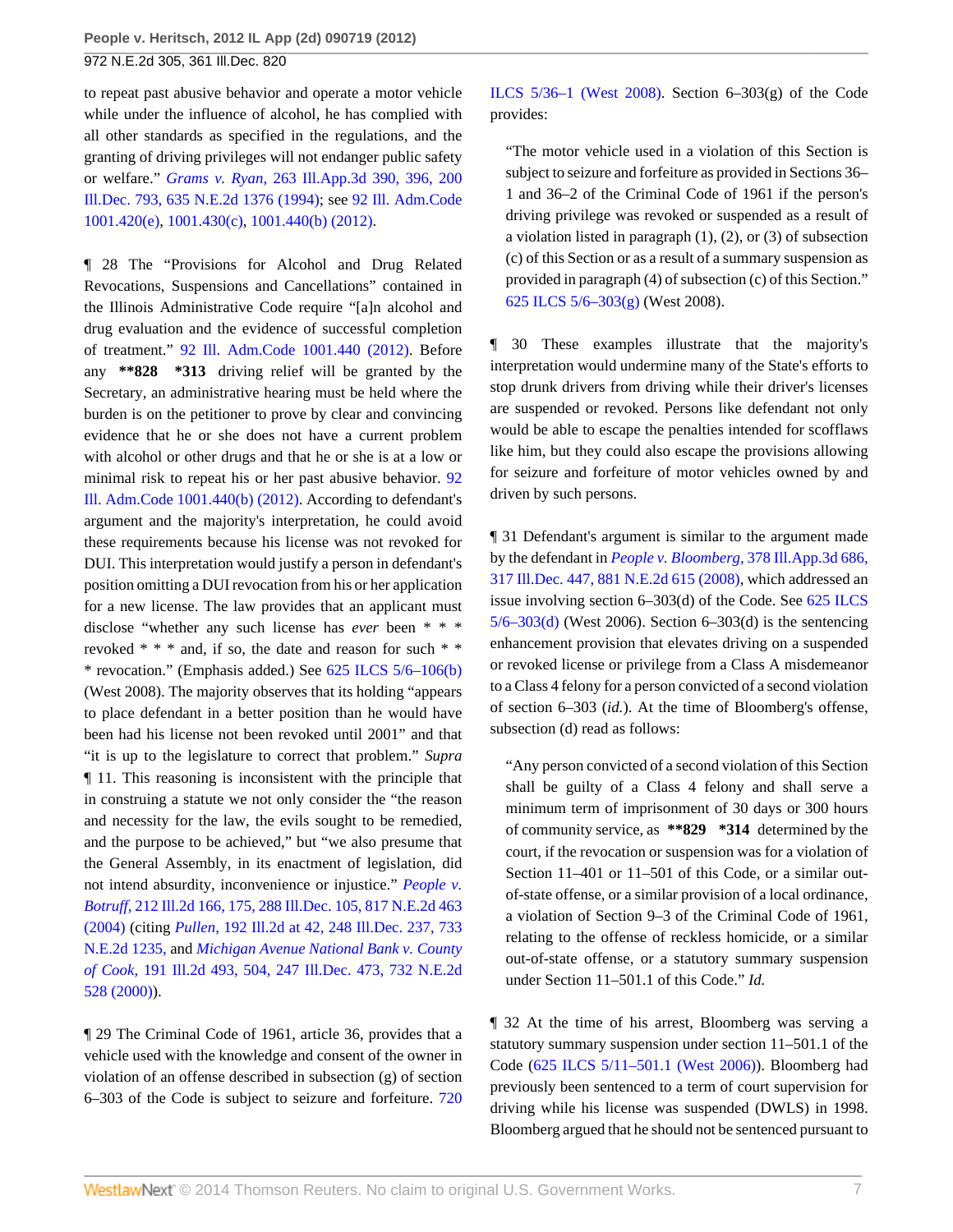section 6–303(d), but the trial court disagreed and sentenced him pursuant to that section [\(625 ILCS 5/6–303\(d\)](http://www.westlaw.com/Link/Document/FullText?findType=L&pubNum=1000008&cite=IL625S5%2f6-303&originatingDoc=Ic41d5236c29f11e1b60ab297d3d07bc5&refType=SP&originationContext=document&vr=3.0&rs=cblt1.0&transitionType=DocumentItem&contextData=(sc.Search)#co_pp_5ba1000067d06) (West 2006)). On appeal, Bloomberg pointed to the prior version of the statute "as support for his contention that the trial court's interpretation improperly allows him to be sentenced for a felony for his first DWLS conviction following an enhanced suspension if he had any past DWLS violation, regardless of its basis." *Bloomberg,* [378 Ill.App.3d at 688, 317 Ill.Dec.](http://www.westlaw.com/Link/Document/FullText?findType=Y&serNum=2014915184&pubNum=578&originationContext=document&vr=3.0&rs=cblt1.0&transitionType=DocumentItem&contextData=(sc.Search)) [447, 881 N.E.2d 615.](http://www.westlaw.com/Link/Document/FullText?findType=Y&serNum=2014915184&pubNum=578&originationContext=document&vr=3.0&rs=cblt1.0&transitionType=DocumentItem&contextData=(sc.Search)) The prior version of section 6–303(d) under which Bloomberg had received a sentence of court supervision required proof that the "original revocation or suspension" was for, among other things, "a violation of Section  $***11-501$  of this Code  $***$  or a statutory summary suspension under section 11–501.1 of this Code." [625 ILCS](http://www.westlaw.com/Link/Document/FullText?findType=L&pubNum=1000008&cite=IL625S5%2f6-303&originatingDoc=Ic41d5236c29f11e1b60ab297d3d07bc5&refType=SP&originationContext=document&vr=3.0&rs=cblt1.0&transitionType=DocumentItem&contextData=(sc.Search)#co_pp_5ba1000067d06) [5/6–303\(d\)](http://www.westlaw.com/Link/Document/FullText?findType=L&pubNum=1000008&cite=IL625S5%2f6-303&originatingDoc=Ic41d5236c29f11e1b60ab297d3d07bc5&refType=SP&originationContext=document&vr=3.0&rs=cblt1.0&transitionType=DocumentItem&contextData=(sc.Search)#co_pp_5ba1000067d06) (West 1998). The appellate court agreed with the trial court and found that Bloomberg was properly sentenced under the provisions of subsection (d). In doing so, the court said:

"All parties agree that under that version of the statute, Bloomberg would not be eligible to be sentenced as a felon because his original suspension was not for an enhanced violation. Amendment of the statute included, in part, deletion of 'original' (suspension). By amending the statute in that manner, the legislature intended to broaden the scope of felony sentencing to individuals whose second DWLS occurred while they were suspended for one of the enumerated enhancements, including statutory summary suspension. Because Bloomberg was convicted of DWLS in December 2006, and his license had been suspended, pursuant to section 11–501.1 of the Vehicle Code, the felony sentencing provisions apply to him under a plain reading of the statute. Had the legislature not intended to focus on a party's current suspension to determine if it was for an enumerated enhancement, it would not have deleted 'original' when amending the statute." *[Bloomberg,](http://www.westlaw.com/Link/Document/FullText?findType=Y&serNum=2014915184&pubNum=578&originationContext=document&vr=3.0&rs=cblt1.0&transitionType=DocumentItem&contextData=(sc.Search))* [378 Ill.App.3d at 689, 317 Ill.Dec. 447, 881 N.E.2d 615](http://www.westlaw.com/Link/Document/FullText?findType=Y&serNum=2014915184&pubNum=578&originationContext=document&vr=3.0&rs=cblt1.0&transitionType=DocumentItem&contextData=(sc.Search)).

The appellate court in *[Bloomberg](http://www.westlaw.com/Link/Document/FullText?findType=Y&serNum=2014915184&originationContext=document&vr=3.0&rs=cblt1.0&transitionType=DocumentItem&contextData=(sc.Search))* also cited our opinion in *People v. Smith,* [345 Ill.App.3d 179, 185, 280 Ill.Dec. 625,](http://www.westlaw.com/Link/Document/FullText?findType=Y&serNum=2004067284&pubNum=578&originationContext=document&vr=3.0&rs=cblt1.0&transitionType=DocumentItem&contextData=(sc.Search)) [802 N.E.2d 876 \(2004\)](http://www.westlaw.com/Link/Document/FullText?findType=Y&serNum=2004067284&pubNum=578&originationContext=document&vr=3.0&rs=cblt1.0&transitionType=DocumentItem&contextData=(sc.Search)), where we stated that the purpose of section 6–303(d) was to punish repeat offenders more severely than first-time offenders. *Bloomberg,* [378 Ill.App.3d](http://www.westlaw.com/Link/Document/FullText?findType=Y&serNum=2014915184&pubNum=578&originationContext=document&vr=3.0&rs=cblt1.0&transitionType=DocumentItem&contextData=(sc.Search)) [at 688, 317 Ill.Dec. 447, 881 N.E.2d 615](http://www.westlaw.com/Link/Document/FullText?findType=Y&serNum=2014915184&pubNum=578&originationContext=document&vr=3.0&rs=cblt1.0&transitionType=DocumentItem&contextData=(sc.Search)).

¶ 33 After *[Bloomberg](http://www.westlaw.com/Link/Document/FullText?findType=Y&serNum=2014915184&originationContext=document&vr=3.0&rs=cblt1.0&transitionType=DocumentItem&contextData=(sc.Search))* was decided, in 2008 the legislature reinserted the qualifying term "original" into subsection (d), but it did not amend the provision at issue in this case, subsection (d–5). When interpreting the language of subsection (d–5), we view the statute as a whole, construing

words and phrases in light of other relevant statutory provisions and not in isolation. Each word, clause, and sentence of a statute must be given a reasonable meaning, if possible, and should not be **\*\*830 \*315** rendered superfluous. *People v. Gutman,* [2011 IL 110338, ¶ 12, 355](http://www.westlaw.com/Link/Document/FullText?findType=Y&serNum=2026608702&pubNum=578&originationContext=document&vr=3.0&rs=cblt1.0&transitionType=DocumentItem&contextData=(sc.Search)) [Ill.Dec. 207, 959 N.E.2d 621.](http://www.westlaw.com/Link/Document/FullText?findType=Y&serNum=2026608702&pubNum=578&originationContext=document&vr=3.0&rs=cblt1.0&transitionType=DocumentItem&contextData=(sc.Search))

¶ 34 An amendment to a statute is presumed to have a purpose and it is construed together with the original act to which it relates. *People v. Woodard,* [175 Ill.2d 435, 444, 222](http://www.westlaw.com/Link/Document/FullText?findType=Y&serNum=1997054893&pubNum=578&originationContext=document&vr=3.0&rs=cblt1.0&transitionType=DocumentItem&contextData=(sc.Search)) [Ill.Dec. 401, 677 N.E.2d 935 \(1997\)](http://www.westlaw.com/Link/Document/FullText?findType=Y&serNum=1997054893&pubNum=578&originationContext=document&vr=3.0&rs=cblt1.0&transitionType=DocumentItem&contextData=(sc.Search)). When the legislature enacts an amendment, it is presumed to act with knowledge of prevailing case law, and it can amend a statute if it intends a construction that is "different from that given by a court." *[Corwin v. Abbott Laboratories,](http://www.westlaw.com/Link/Document/FullText?findType=Y&serNum=2005746296&pubNum=578&originationContext=document&vr=3.0&rs=cblt1.0&transitionType=DocumentItem&contextData=(sc.Search))* 353 Ill.App.3d 848, [851, 289 Ill.Dec. 449, 819 N.E.2d 1249 \(2005\).](http://www.westlaw.com/Link/Document/FullText?findType=Y&serNum=2005746296&pubNum=578&originationContext=document&vr=3.0&rs=cblt1.0&transitionType=DocumentItem&contextData=(sc.Search)) Clearly, the legislature recognized that, when it omitted the word "original" from subsection (d), a defendant like Bloomberg with only one prior DWLS violation, no matter the reason for the suspension, would be subject to felony sentencing for only his second violation, an admittedly harsh result. However, subsection (d–5), which does not contain the word "original," is consistent with the clear intent of the legislature to punish repeat offenders more severely, especially in a case where the offender has a revocation for DUI in effect at the time of the offense, as was the case here.

¶ 35 In the instant case, the majority refuses to look at the Code as a whole to determine legislative intent. Specifically, the majority states that "[t]he Code does not provide any guidance or rules in circumstances, such as here, where the Secretary has imposed additional revocations of an individual's driver's license for additional offenses committed after the original revocation but where the driver has never applied for a new license or where the Secretary has never issued the driver a new license. Therefore, as applied to the facts of this case, the Secretary's 2001 formal administrative sanction of revocation had no effect because the Secretary had never issued a new license." *Supra* ¶ 9. The revocation of defendant's license or *privilege* to obtain a license was extended 11 times due to convictions that the majority says "had no effect." These extensions were the result of the subsequent convictions and new orders of revocation, which were all in effect at the time of defendant's arrest in this case. See [625 ILCS 5/6–303\(b\)](http://www.westlaw.com/Link/Document/FullText?findType=L&pubNum=1000008&cite=IL625S5%2f6-303&originatingDoc=Ic41d5236c29f11e1b60ab297d3d07bc5&refType=SP&originationContext=document&vr=3.0&rs=cblt1.0&transitionType=DocumentItem&contextData=(sc.Search)#co_pp_a83b000018c76) (West 2006). I would also point out that defendant did in fact attempt to get a new license in 1996. He did so by providing false information on the application. The Secretary of State then revoked defendant's driving privileges by entry of an order of revocation pursuant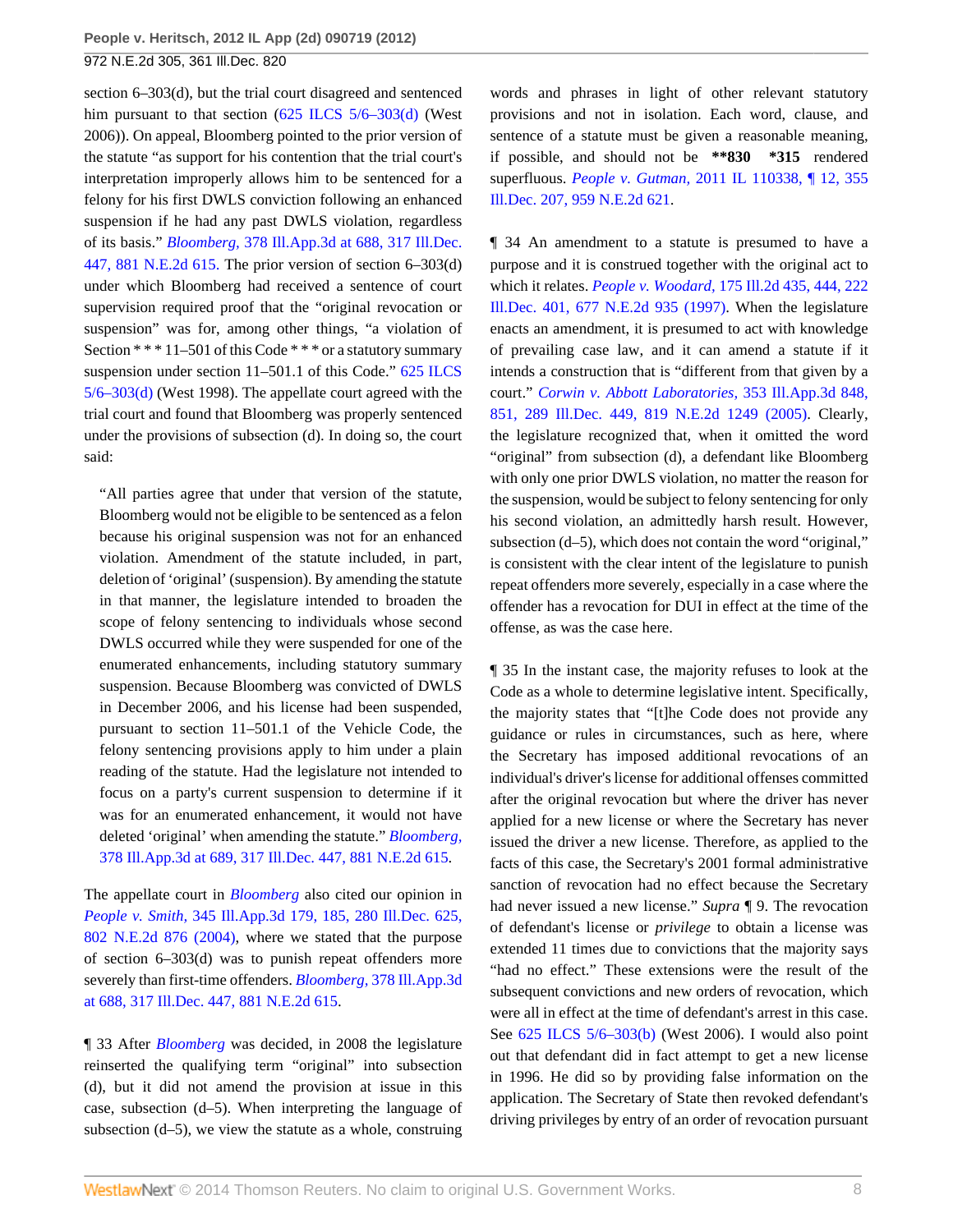to section 6–206(a)(9) of the Code, which, like his other revocations, remained in effect on October 8, 2008, as reflected in defendant's driving abstract. [625 ILCS 5/6–206\(a\)](http://www.westlaw.com/Link/Document/FullText?findType=L&pubNum=1000008&cite=IL625S5%2f6-206&originatingDoc=Ic41d5236c29f11e1b60ab297d3d07bc5&refType=SP&originationContext=document&vr=3.0&rs=cblt1.0&transitionType=DocumentItem&contextData=(sc.Search)#co_pp_8b3b0000958a4) [\(9\)](http://www.westlaw.com/Link/Document/FullText?findType=L&pubNum=1000008&cite=IL625S5%2f6-206&originatingDoc=Ic41d5236c29f11e1b60ab297d3d07bc5&refType=SP&originationContext=document&vr=3.0&rs=cblt1.0&transitionType=DocumentItem&contextData=(sc.Search)#co_pp_8b3b0000958a4) (West 1996). The abstract also reveals that on September 3, 1996, the Secretary of State cancelled defendant's driving privileges pursuant to section  $6-201(a)(5)$  of the Code.  $625$ [ILCS 5/6–201\(a\)\(5\)](http://www.westlaw.com/Link/Document/FullText?findType=L&pubNum=1000008&cite=IL625S5%2f6-201&originatingDoc=Ic41d5236c29f11e1b60ab297d3d07bc5&refType=SP&originationContext=document&vr=3.0&rs=cblt1.0&transitionType=DocumentItem&contextData=(sc.Search)#co_pp_8b3b0000958a4) (West 1996).

¶ 36 Under the majority's view, an offender cannot be revoked for DUI if he is already revoked for some other reason. Therefore, he could not be required to have an ignition interlock device and could then avoid prosecution for violating section  $303(c-4)$  of the Code. See 625 ILCS  $5/6-$ [206\(A\),](http://www.westlaw.com/Link/Document/FullText?findType=L&pubNum=1000008&cite=IL625S5%2f6-206&originatingDoc=Ic41d5236c29f11e1b60ab297d3d07bc5&refType=LQ&originationContext=document&vr=3.0&rs=cblt1.0&transitionType=DocumentItem&contextData=(sc.Search)) [5/6–303\(c–4\)](http://www.westlaw.com/Link/Document/FullText?findType=L&pubNum=1000008&cite=IL625S5%2f6-303&originatingDoc=Ic41d5236c29f11e1b60ab297d3d07bc5&refType=SP&originationContext=document&vr=3.0&rs=cblt1.0&transitionType=DocumentItem&contextData=(sc.Search)#co_pp_b9d6000006844) (West 2008). Such a reading is clearly at odds with the legislative intent, which is to keep drunk drivers off the road. See  $625$  ILCS  $5/1-129$  (West  $2008$ ) (an ignition interlock device prevents a vehicle from starting until analysis of the driver's breath shows that his or her blood alcohol level is below a certain level).

¶ 37 The Appellate Court for the Fourth District explained in *Kennedy,* [372 Ill.App.3d 306, 311 Ill.Dec. 168, 867 N.E.2d](http://www.westlaw.com/Link/Document/FullText?findType=Y&serNum=2011722286&pubNum=578&originationContext=document&vr=3.0&rs=cblt1.0&transitionType=DocumentItem&contextData=(sc.Search)) [1154,](http://www.westlaw.com/Link/Document/FullText?findType=Y&serNum=2011722286&pubNum=578&originationContext=document&vr=3.0&rs=cblt1.0&transitionType=DocumentItem&contextData=(sc.Search)) that the legislature created in section 6–303 two sets of penalty schemes for persons **\*\*831 \*316** convicted of DWLS or DWLR. The first set of penalties applies to persons who are convicted while their licenses are suspended or revoked but *not* for leaving the scene of a personal injury accident [\(625 ILCS 5/11–401 \(West 2006\)](http://www.westlaw.com/Link/Document/FullText?findType=L&pubNum=1000008&cite=IL625S5%2f11-401&originatingDoc=Ic41d5236c29f11e1b60ab297d3d07bc5&refType=LQ&originationContext=document&vr=3.0&rs=cblt1.0&transitionType=DocumentItem&contextData=(sc.Search))), DUI ([625 ILCS](http://www.westlaw.com/Link/Document/FullText?findType=L&pubNum=1000008&cite=IL625S5%2f11-501&originatingDoc=Ic41d5236c29f11e1b60ab297d3d07bc5&refType=LQ&originationContext=document&vr=3.0&rs=cblt1.0&transitionType=DocumentItem&contextData=(sc.Search)) [5/11–501 \(West 2006\)\)](http://www.westlaw.com/Link/Document/FullText?findType=L&pubNum=1000008&cite=IL625S5%2f11-501&originatingDoc=Ic41d5236c29f11e1b60ab297d3d07bc5&refType=LQ&originationContext=document&vr=3.0&rs=cblt1.0&transitionType=DocumentItem&contextData=(sc.Search)), a statutory summary suspension ([625](http://www.westlaw.com/Link/Document/FullText?findType=L&pubNum=1000008&cite=IL625S5%2f11-501.1&originatingDoc=Ic41d5236c29f11e1b60ab297d3d07bc5&refType=LQ&originationContext=document&vr=3.0&rs=cblt1.0&transitionType=DocumentItem&contextData=(sc.Search)) [ILCS 5/11–501.1 \(West 2006\)\)](http://www.westlaw.com/Link/Document/FullText?findType=L&pubNum=1000008&cite=IL625S5%2f11-501.1&originatingDoc=Ic41d5236c29f11e1b60ab297d3d07bc5&refType=LQ&originationContext=document&vr=3.0&rs=cblt1.0&transitionType=DocumentItem&contextData=(sc.Search)), or reckless homicide ([720](http://www.westlaw.com/Link/Document/FullText?findType=L&pubNum=1000008&cite=ILSTC720S5%2f9-3&originatingDoc=Ic41d5236c29f11e1b60ab297d3d07bc5&refType=LQ&originationContext=document&vr=3.0&rs=cblt1.0&transitionType=DocumentItem&contextData=(sc.Search)) [ILCS 5/9–3 \(West 2006\)](http://www.westlaw.com/Link/Document/FullText?findType=L&pubNum=1000008&cite=ILSTC720S5%2f9-3&originatingDoc=Ic41d5236c29f11e1b60ab297d3d07bc5&refType=LQ&originationContext=document&vr=3.0&rs=cblt1.0&transitionType=DocumentItem&contextData=(sc.Search))). See *Kennedy,* [372 Ill.App.3d at](http://www.westlaw.com/Link/Document/FullText?findType=Y&serNum=2011722286&pubNum=578&originationContext=document&vr=3.0&rs=cblt1.0&transitionType=DocumentItem&contextData=(sc.Search)) [308–09, 311 Ill.Dec. 168, 867 N.E.2d 1154.](http://www.westlaw.com/Link/Document/FullText?findType=Y&serNum=2011722286&pubNum=578&originationContext=document&vr=3.0&rs=cblt1.0&transitionType=DocumentItem&contextData=(sc.Search)) The second set of penalties applies to persons who have been convicted of DWLS or DWLR and the suspensions or revocations *were* the result of violations of section 11–401, 11–501, or 11– 501.1 of the Code, or of section 9–3 of the Criminal Code of 1961. [625 ILCS 5/11–401](http://www.westlaw.com/Link/Document/FullText?findType=L&pubNum=1000008&cite=IL625S5%2f11-401&originatingDoc=Ic41d5236c29f11e1b60ab297d3d07bc5&refType=LQ&originationContext=document&vr=3.0&rs=cblt1.0&transitionType=DocumentItem&contextData=(sc.Search)), 11–501, 11–501.1 (West 2006); [720 ILCS 5/9–3 \(West 2006\)](http://www.westlaw.com/Link/Document/FullText?findType=L&pubNum=1000008&cite=ILSTC720S5%2f9-3&originatingDoc=Ic41d5236c29f11e1b60ab297d3d07bc5&refType=LQ&originationContext=document&vr=3.0&rs=cblt1.0&transitionType=DocumentItem&contextData=(sc.Search)); *Kennedy,* [372 Ill.App.3d at 309,](http://www.westlaw.com/Link/Document/FullText?findType=Y&serNum=2011722286&pubNum=578&originationContext=document&vr=3.0&rs=cblt1.0&transitionType=DocumentItem&contextData=(sc.Search)) [311 Ill.Dec. 168, 867 N.E.2d 1154](http://www.westlaw.com/Link/Document/FullText?findType=Y&serNum=2011722286&pubNum=578&originationContext=document&vr=3.0&rs=cblt1.0&transitionType=DocumentItem&contextData=(sc.Search)).

¶ 38 In *[Kennedy,](http://www.westlaw.com/Link/Document/FullText?findType=Y&serNum=2011722286&originationContext=document&vr=3.0&rs=cblt1.0&transitionType=DocumentItem&contextData=(sc.Search))* the appellate court rejected the defendant's argument that, to be eligible for a Class 4 sentence under subsection (d–3), a defendant must be convicted of "a fourth or subsequent violation" of subsection (d–3), which requires proof of a revocation or suspension for a violation of section "11–4401 or 11–501 of this Code, or a similar out-of-state offense, or a similar provision of a local ordinance, a violation \* \* \* of the Criminal Code of 1961, relating to the offense of reckless homicide, \* \* \* or a statutory summary suspension

under Section 11–501.1 of this Code." [625 ILCS 5/6–303\(d–](http://www.westlaw.com/Link/Document/FullText?findType=L&pubNum=1000008&cite=IL625S5%2f6-303&originatingDoc=Ic41d5236c29f11e1b60ab297d3d07bc5&refType=SP&originationContext=document&vr=3.0&rs=cblt1.0&transitionType=DocumentItem&contextData=(sc.Search)#co_pp_c2af0000f5c76) [3\)](http://www.westlaw.com/Link/Document/FullText?findType=L&pubNum=1000008&cite=IL625S5%2f6-303&originatingDoc=Ic41d5236c29f11e1b60ab297d3d07bc5&refType=SP&originationContext=document&vr=3.0&rs=cblt1.0&transitionType=DocumentItem&contextData=(sc.Search)#co_pp_c2af0000f5c76) (West 2004). The court held that subsection (d–3) was not ambiguous, referring to section 6–303 of the Code. The court explained that, "if the legislature had intended to condition a Class 4 felony on the commission of four or more violations of subsection (d–3), it could have so stated." *[Kennedy,](http://www.westlaw.com/Link/Document/FullText?findType=Y&serNum=2011722286&pubNum=578&originationContext=document&vr=3.0&rs=cblt1.0&transitionType=DocumentItem&contextData=(sc.Search))* 372 [Ill.App.3d at 308, 311 Ill.Dec. 168, 867 N.E.2d 1154.](http://www.westlaw.com/Link/Document/FullText?findType=Y&serNum=2011722286&pubNum=578&originationContext=document&vr=3.0&rs=cblt1.0&transitionType=DocumentItem&contextData=(sc.Search))

¶ 39 Applying the reasoning in *[Kennedy](http://www.westlaw.com/Link/Document/FullText?findType=Y&serNum=2011722286&originationContext=document&vr=3.0&rs=cblt1.0&transitionType=DocumentItem&contextData=(sc.Search))* to subsection (d–5), if the legislature had intended to limit the application of Class 2 nonprobationable felony sentencing to those individuals whose "original" revocations were for one of the enumerated violations, it could have so stated.

¶ 40 The majority's interpretation of the term "revoked" or "revocation" and its definition of "driver's license" are in conflict with numerous provisions of the Code and with reported decisions of our appellate and supreme courts. For example, section 6–208(b)(1.5) of the Code deals with persons revoked for reckless homicide who then are convicted of DWLR. [625 ILCS 5/6–208\(b\)\(1.5\)](http://www.westlaw.com/Link/Document/FullText?findType=L&pubNum=1000008&cite=IL625S5%2f6-208&originatingDoc=Ic41d5236c29f11e1b60ab297d3d07bc5&refType=SP&originationContext=document&vr=3.0&rs=cblt1.0&transitionType=DocumentItem&contextData=(sc.Search)#co_pp_a83b000018c76) (West 2008). That section provides as follows:

"If the person is convicted of a violation of Section 6–303 of this Code committed while his or her driver's license, permit, or privilege was revoked because of a violation of Section 9–3 of the Criminal Code of 1961, relating to the offense of reckless homicide, or a similar provision of a law of another state, the person may not make application for a license or permit until the expiration of 3 years from the *effective date of the most recent revocation.*" (Emphasis added.) *Id.*

The majority's interpretation would render section 6–205(c) (2) meaningless for repeat DUI offenders who are revoked and then convicted of DUI again after the initial revocation. That section provides, in relevant part:

"If a person's license or permit is revoked or suspended due to 2 or more convictions of violating Section 11–501 of this Code or a similar provision of a local ordinance or a similar out-of-state offense, or Section 9–3 of the Criminal Code of 1961, where the use of alcohol or other drugs is recited as an element of the offense, or a similar out-of-state offense, \* \* \* that person, if issued a **\*\*832 \*317** restricted driving permit, may not operate a vehicle unless it has been equipped with an ignition interlock device as defined in Section 1–129.1." [625 ILCS 5/6–205\(c\)\(2\)](http://www.westlaw.com/Link/Document/FullText?findType=L&pubNum=1000008&cite=IL625S5%2f6-205&originatingDoc=Ic41d5236c29f11e1b60ab297d3d07bc5&refType=SP&originationContext=document&vr=3.0&rs=cblt1.0&transitionType=DocumentItem&contextData=(sc.Search)#co_pp_fcf30000ea9c4) (West 2008).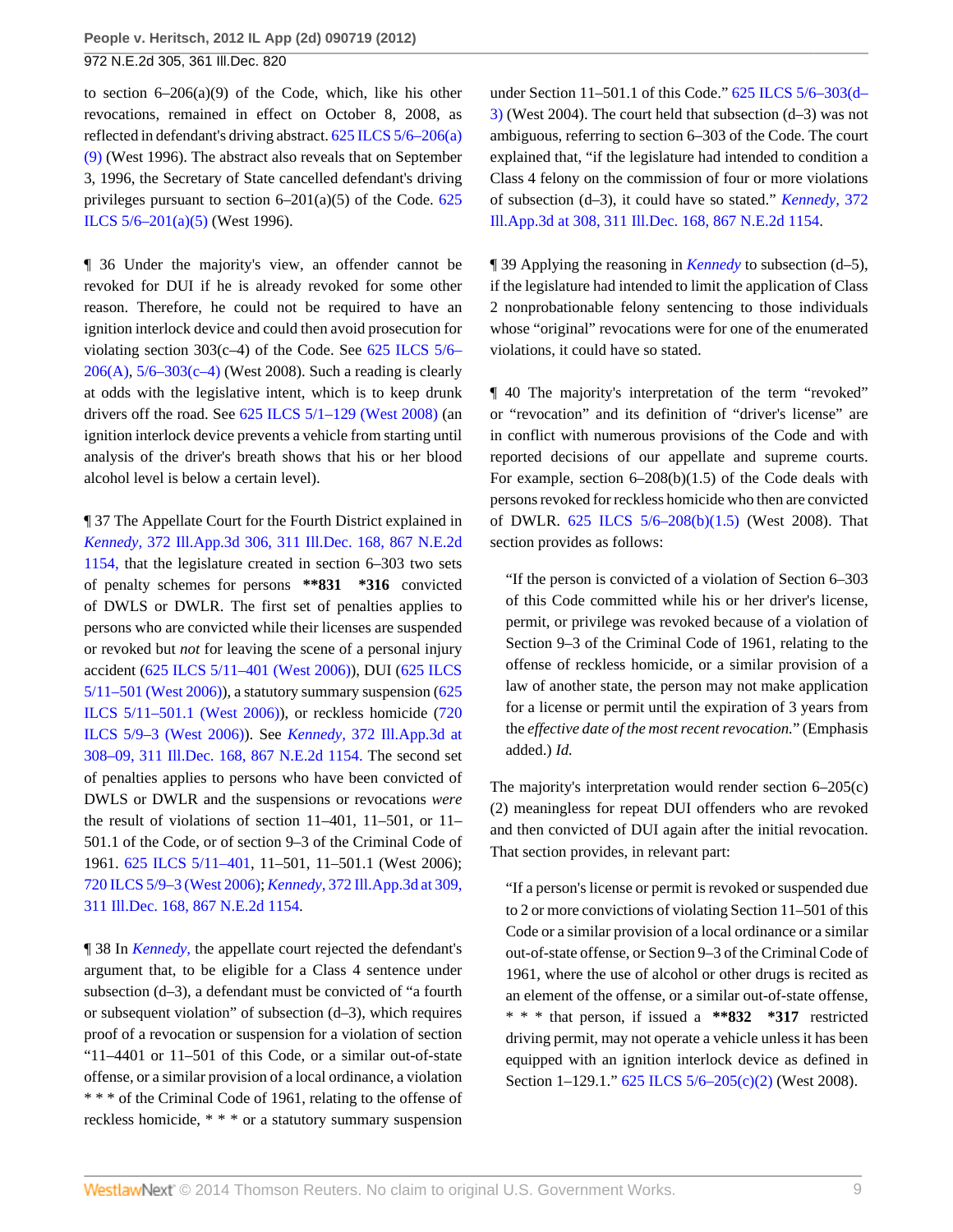¶ 41 The mandatory reporting requirements for the courts [\(625 ILCS 5/6–204 \(West 2008\)\)](http://www.westlaw.com/Link/Document/FullText?findType=L&pubNum=1000008&cite=IL625S5%2f6-204&originatingDoc=Ic41d5236c29f11e1b60ab297d3d07bc5&refType=LQ&originationContext=document&vr=3.0&rs=cblt1.0&transitionType=DocumentItem&contextData=(sc.Search)) and the mandatory revocation of licenses by the Secretary of State ([625 ILCS](http://www.westlaw.com/Link/Document/FullText?findType=L&pubNum=1000008&cite=IL625S5%2f6-205&originatingDoc=Ic41d5236c29f11e1b60ab297d3d07bc5&refType=LQ&originationContext=document&vr=3.0&rs=cblt1.0&transitionType=DocumentItem&contextData=(sc.Search)) [5/6–205 \(West 2008\)](http://www.westlaw.com/Link/Document/FullText?findType=L&pubNum=1000008&cite=IL625S5%2f6-205&originatingDoc=Ic41d5236c29f11e1b60ab297d3d07bc5&refType=LQ&originationContext=document&vr=3.0&rs=cblt1.0&transitionType=DocumentItem&contextData=(sc.Search))) apply regardless of whether a person is already under a suspension or revocation. See *[Stewart](http://www.westlaw.com/Link/Document/FullText?findType=Y&serNum=1992113558&pubNum=578&originationContext=document&vr=3.0&rs=cblt1.0&transitionType=DocumentItem&contextData=(sc.Search)) v. Ryan,* [229 Ill.App.3d 912, 914, 172 Ill.Dec. 171, 595](http://www.westlaw.com/Link/Document/FullText?findType=Y&serNum=1992113558&pubNum=578&originationContext=document&vr=3.0&rs=cblt1.0&transitionType=DocumentItem&contextData=(sc.Search)) [N.E.2d 234 \(1992\)](http://www.westlaw.com/Link/Document/FullText?findType=Y&serNum=1992113558&pubNum=578&originationContext=document&vr=3.0&rs=cblt1.0&transitionType=DocumentItem&contextData=(sc.Search)) (an already revoked driver was "again mandatorily revoked" for DUI).

¶ 42 The plain and ordinary meaning of the term "revocation" as used in subsection (d–5) refers to the status of the offender's "driver's license, permit or privilege to do so or the privilege to obtain a driver's license or permit." [625 ILCS 5/6–303\(a\)](http://www.westlaw.com/Link/Document/FullText?findType=L&pubNum=1000008&cite=IL625S5%2f6-303&originatingDoc=Ic41d5236c29f11e1b60ab297d3d07bc5&refType=SP&originationContext=document&vr=3.0&rs=cblt1.0&transitionType=DocumentItem&contextData=(sc.Search)#co_pp_8b3b0000958a4) (West 2008). Defendant's driving abstract clearly stated that, at the time of his arrest in this case, defendant's driving privilege to obtain a license was revoked for DUI and he had been convicted of violating section 6–303(a) of the Code on at least 14 prior occasions. The language of section 6–303(a) is in accord with the Code's definition of "License to Drive," which states:

"License to drive. Any driver's license or any other license or permit to operate a motor vehicle issued under the laws of this State including:

1. Any temporary license or instruction permit;

2. *The privilege of any person to drive a motor vehicle whether or not such person holds a valid license or permit.*

3. Any nonresident's driving privilege as defined herein." (Emphasis added.) 625 ILCS 5/1-138 (West [2008\)](http://www.westlaw.com/Link/Document/FullText?findType=L&pubNum=1000008&cite=IL625S5%2f1-138&originatingDoc=Ic41d5236c29f11e1b60ab297d3d07bc5&refType=LQ&originationContext=document&vr=3.0&rs=cblt1.0&transitionType=DocumentItem&contextData=(sc.Search)).

¶ 43 Defendant had multiple revocations and suspensions in effect at the time of the instant offenses. In *[Gruchow](http://www.westlaw.com/Link/Document/FullText?findType=Y&serNum=2013083074&pubNum=578&originationContext=document&vr=3.0&rs=cblt1.0&transitionType=DocumentItem&contextData=(sc.Search)) v. White,* [375 Ill.App.3d 480, 314 Ill.Dec. 556, 874 N.E.2d](http://www.westlaw.com/Link/Document/FullText?findType=Y&serNum=2013083074&pubNum=578&originationContext=document&vr=3.0&rs=cblt1.0&transitionType=DocumentItem&contextData=(sc.Search)) [921 \(2007\)](http://www.westlaw.com/Link/Document/FullText?findType=Y&serNum=2013083074&pubNum=578&originationContext=document&vr=3.0&rs=cblt1.0&transitionType=DocumentItem&contextData=(sc.Search)), the Fourth District explained that construing the term "license" to include driving privileges "complies with Illinois's 'strong public policy \* \* \* to keep repeat drunk drivers off the roads.' " *Id.* [at 485–86, 314 Ill.Dec. 556, 874](http://www.westlaw.com/Link/Document/FullText?findType=Y&serNum=2013083074&pubNum=578&originationContext=document&vr=3.0&rs=cblt1.0&transitionType=DocumentItem&contextData=(sc.Search)) [N.E.2d 921](http://www.westlaw.com/Link/Document/FullText?findType=Y&serNum=2013083074&pubNum=578&originationContext=document&vr=3.0&rs=cblt1.0&transitionType=DocumentItem&contextData=(sc.Search)) (quoting *Girard v. White,* [356 Ill.App.3d 11, 19,](http://www.westlaw.com/Link/Document/FullText?findType=Y&serNum=2006345859&pubNum=578&originationContext=document&vr=3.0&rs=cblt1.0&transitionType=DocumentItem&contextData=(sc.Search)) [292 Ill.Dec. 376, 826 N.E.2d 517 \(2005\)](http://www.westlaw.com/Link/Document/FullText?findType=Y&serNum=2006345859&pubNum=578&originationContext=document&vr=3.0&rs=cblt1.0&transitionType=DocumentItem&contextData=(sc.Search))).

¶ 44 *Nunez,* [236 Ill.2d 488, 338 Ill.Dec. 877, 925 N.E.2d 1083,](http://www.westlaw.com/Link/Document/FullText?findType=Y&serNum=2021569172&pubNum=578&originationContext=document&vr=3.0&rs=cblt1.0&transitionType=DocumentItem&contextData=(sc.Search)) involved a defendant who was convicted of both DWLR and aggravated DUI. Our supreme court held that DWLR was not a lesser-included offense of aggravated DUI and that convictions of both offenses did not violate the "one-act, onecrime" principle. Notably, the court said:

"[D]riving privileges were revoked, and *the revocation was for two previous violations* of section 11–501, one violation occurring on November 20, 1999, and the other violation occurring on January 26, 2002. This elevated the offense to a Class 3 felony. This DWLR charge was based on the fact that defendant drove his vehicle at a time when his driver's license was revoked for a previous violation of 11–501 of the Vehicle Code and he had been previously convicted of a violation of Section 6–303 of the Vehicle Code on May 10, 2000." (Emphasis added.) *Id.* [at 492, 338 Ill.Dec. 877,](http://www.westlaw.com/Link/Document/FullText?findType=Y&serNum=2021569172&pubNum=578&originationContext=document&vr=3.0&rs=cblt1.0&transitionType=DocumentItem&contextData=(sc.Search)) [925 N.E.2d 1083.](http://www.westlaw.com/Link/Document/FullText?findType=Y&serNum=2021569172&pubNum=578&originationContext=document&vr=3.0&rs=cblt1.0&transitionType=DocumentItem&contextData=(sc.Search))

Although the issues were different, the facts in *[Nunez](http://www.westlaw.com/Link/Document/FullText?findType=Y&serNum=2021569172&originationContext=document&vr=3.0&rs=cblt1.0&transitionType=DocumentItem&contextData=(sc.Search))* clearly reflect multiple entries of orders of revocation notwithstanding that the defendant was already revoked.

¶ 45 In *Odumuyiwa,* [188 Ill.App.3d 40, 135 Ill.Dec. 909,](http://www.westlaw.com/Link/Document/FullText?findType=Y&serNum=1989141225&pubNum=578&originationContext=document&vr=3.0&rs=cblt1.0&transitionType=DocumentItem&contextData=(sc.Search)) [544 N.E.2d 405,](http://www.westlaw.com/Link/Document/FullText?findType=Y&serNum=1989141225&pubNum=578&originationContext=document&vr=3.0&rs=cblt1.0&transitionType=DocumentItem&contextData=(sc.Search)) this court addressed an argument very similar to the **\*\*833 \*318** one advanced by defendant here. Odumuyiwa was convicted of both unlawful use of a driver's license [\(Ill.Rev.Stat.1985, ch. 95 ½, ¶ 6–301](http://www.westlaw.com/Link/Document/FullText?findType=L&pubNum=1000008&cite=IL951%2f2P6-301&originatingDoc=Ic41d5236c29f11e1b60ab297d3d07bc5&refType=LQ&originationContext=document&vr=3.0&rs=cblt1.0&transitionType=DocumentItem&contextData=(sc.Search))) and DWLS [\(Ill.Rev.Stat.1985, ch. 95 ½, ¶ 6–303](http://www.westlaw.com/Link/Document/FullText?findType=L&pubNum=1000008&cite=IL951%2f2P6-303&originatingDoc=Ic41d5236c29f11e1b60ab297d3d07bc5&refType=LQ&originationContext=document&vr=3.0&rs=cblt1.0&transitionType=DocumentItem&contextData=(sc.Search))). Odumuyiwa argued that, when the Secretary of State suspended his license, his driver's license had already been cancelled. Odumuyiwa argued that the "purported suspension must be regarded as a null act, the license having already been cancelled." (Internal quotation marks omitted.) *Odumuyiwa,* [188 Ill.App.3d at 42,](http://www.westlaw.com/Link/Document/FullText?findType=Y&serNum=1989141225&pubNum=578&originationContext=document&vr=3.0&rs=cblt1.0&transitionType=DocumentItem&contextData=(sc.Search)) [135 Ill.Dec. 909, 544 N.E.2d 405.](http://www.westlaw.com/Link/Document/FullText?findType=Y&serNum=1989141225&pubNum=578&originationContext=document&vr=3.0&rs=cblt1.0&transitionType=DocumentItem&contextData=(sc.Search)) We agreed with the State that the Secretary "*may* suspend a driver's current driving privilege even after a driver's license has been previously cancelled, noting that there is no case law or statutory authority preventing him from doing so." (Emphasis added.) *Id.* [at 43, 135 Ill.Dec. 909, 544 N.E.2d 405.](http://www.westlaw.com/Link/Document/FullText?findType=Y&serNum=1989141225&pubNum=578&originationContext=document&vr=3.0&rs=cblt1.0&transitionType=DocumentItem&contextData=(sc.Search)) We also said, "we see no reason why the Secretary, in addition to cancelling a license, may not also suspend a person's driving privilege thereby preventing a driver from applying for or reinstating a license during a specific period of time." *[Id.](http://www.westlaw.com/Link/Document/FullText?findType=Y&serNum=1989141225&originationContext=document&vr=3.0&rs=cblt1.0&transitionType=DocumentItem&contextData=(sc.Search))*

¶ 46 The language in *[Odumuyiwa](http://www.westlaw.com/Link/Document/FullText?findType=Y&serNum=1989141225&originationContext=document&vr=3.0&rs=cblt1.0&transitionType=DocumentItem&contextData=(sc.Search))* applies with even greater force to persons, like defendant, who are convicted of DUI even though they are already revoked. Such revocations, unlike the cancellation/suspension situation in *[Odumuyiwa,](http://www.westlaw.com/Link/Document/FullText?findType=Y&serNum=1989141225&originationContext=document&vr=3.0&rs=cblt1.0&transitionType=DocumentItem&contextData=(sc.Search))* are mandatory for a reason. As in the case with all battles to reduce drunk driving, complete and accurate records are crucial for both the administrative functions of the Secretary of State and, more importantly, for appropriate sentencing.

¶ 47 Defendant's argument, which the majority accepts, is also similar to the argument advanced by the defendant in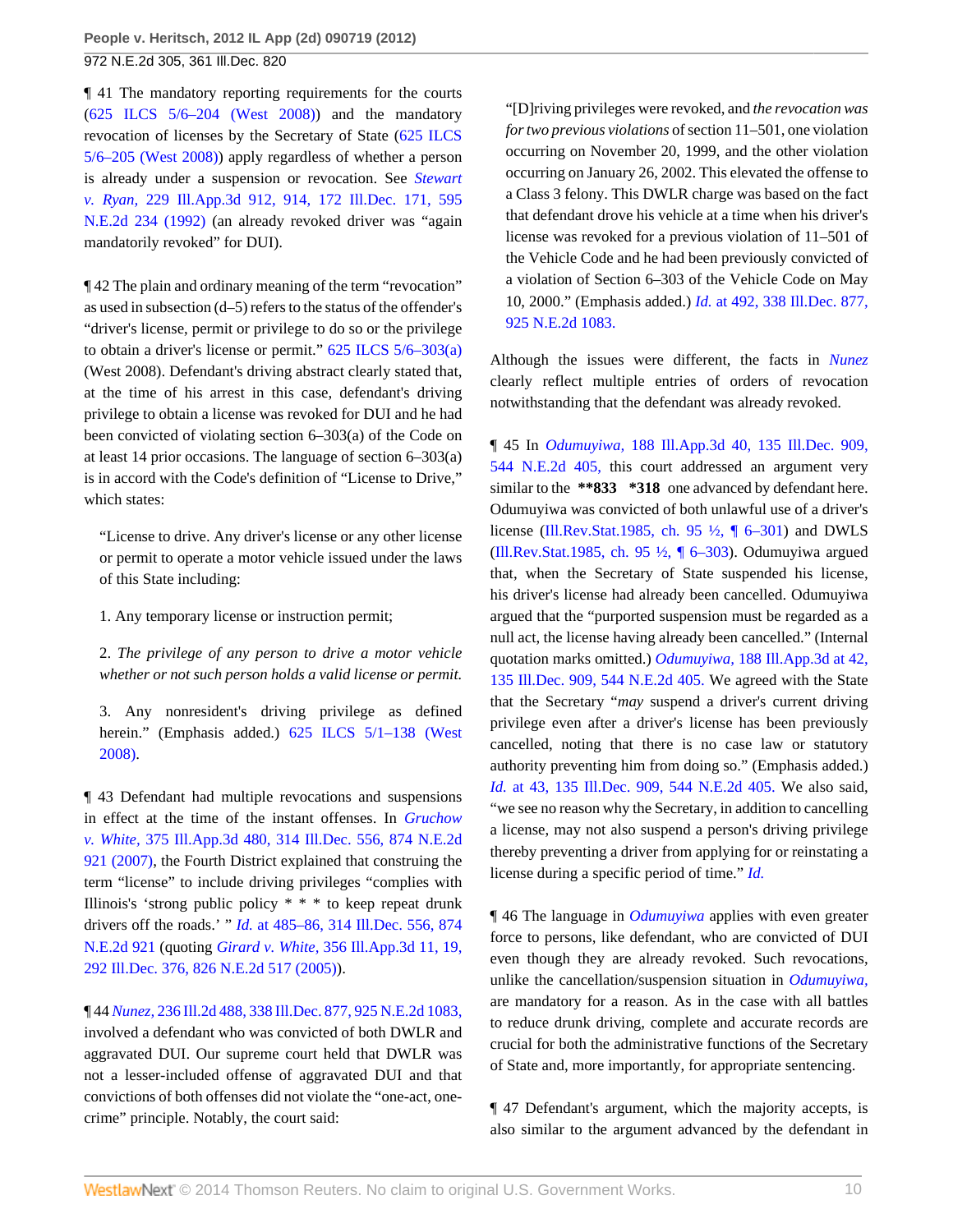*People v. Masten,* [219 Ill.App.3d 172, 161 Ill.Dec. 770,](http://www.westlaw.com/Link/Document/FullText?findType=Y&serNum=1991162609&pubNum=578&originationContext=document&vr=3.0&rs=cblt1.0&transitionType=DocumentItem&contextData=(sc.Search)) [579 N.E.2d 27 \(1991\).](http://www.westlaw.com/Link/Document/FullText?findType=Y&serNum=1991162609&pubNum=578&originationContext=document&vr=3.0&rs=cblt1.0&transitionType=DocumentItem&contextData=(sc.Search)) On March 7, 1990, Masten was arrested for and charged with felony DWLR in violation of section 6–303 ([Ill.Rev.Stat.1989, ch. 95 ½, ¶ 6–303](http://www.westlaw.com/Link/Document/FullText?findType=L&pubNum=1000008&cite=IL951%2f2P6-303&originatingDoc=Ic41d5236c29f11e1b60ab297d3d07bc5&refType=LQ&originationContext=document&vr=3.0&rs=cblt1.0&transitionType=DocumentItem&contextData=(sc.Search))) and with felony DUI in violation of sections  $11-501(a)(2)$  and  $(d)(2)$ [\(Ill.Rev.Stat.1989, ch. 95 ½, ¶ 11–501\(a\)\(2\), \(d\)\(2\)](http://www.westlaw.com/Link/Document/FullText?findType=L&pubNum=1000008&cite=IL951%2f2P11-501&originatingDoc=Ic41d5236c29f11e1b60ab297d3d07bc5&refType=LQ&originationContext=document&vr=3.0&rs=cblt1.0&transitionType=DocumentItem&contextData=(sc.Search))). Masten had been convicted of DUI and revoked for that offense in 1976. He was later convicted of DWLR three times, the latest being in 1983. On April 7, 1989, Masten pled guilty in Montgomery County, Illinois, to DUI, but he was never sentenced on that charge. Masten's driving abstract revealed that he was under a statutory summary suspension from May 13, 1989, through November 13, 1989. Masten obtained a Virginia driver's license on June 9, 1989. The trial court dismissed the charges because Masten had a Virginia driver's license, and it found that since no sentence was imposed on the 1989 DUI he was not eligible for a felony sentence. The Fifth District Appellate Court reversed the trial court's dismissal of both charges. The felony enhancement provision for DWLR under subsection (d) at the time of Masten's arrest provided that "[a]ny person convicted of a second or subsequent violation of this Section shall be guilty of a Class 4 felony if the original revocation or suspension was for a violation of Section 11–401 or 11–501 of this Code." [Ill. Rev.](http://www.westlaw.com/Link/Document/FullText?findType=L&pubNum=1000008&cite=IL951%2f2P6-303&originatingDoc=Ic41d5236c29f11e1b60ab297d3d07bc5&refType=SP&originationContext=document&vr=3.0&rs=cblt1.0&transitionType=DocumentItem&contextData=(sc.Search)#co_pp_5ba1000067d06) [Stat. 1989, ch. 95 ½, ¶ 6–303\(d\).](http://www.westlaw.com/Link/Document/FullText?findType=L&pubNum=1000008&cite=IL951%2f2P6-303&originatingDoc=Ic41d5236c29f11e1b60ab297d3d07bc5&refType=SP&originationContext=document&vr=3.0&rs=cblt1.0&transitionType=DocumentItem&contextData=(sc.Search)#co_pp_5ba1000067d06) The court reiterated that, "[w]hen a defendant's driver's license has been revoked, he is not permitted to drive in Illinois until he obtains a license in compliance with the Illinois Vehicle Code." *[Masten,](http://www.westlaw.com/Link/Document/FullText?findType=Y&serNum=1991162609&pubNum=578&originationContext=document&vr=3.0&rs=cblt1.0&transitionType=DocumentItem&contextData=(sc.Search))* 219 [Ill.App.3d at 174, 161 Ill.Dec. 770, 579 N.E.2d 27.](http://www.westlaw.com/Link/Document/FullText?findType=Y&serNum=1991162609&pubNum=578&originationContext=document&vr=3.0&rs=cblt1.0&transitionType=DocumentItem&contextData=(sc.Search))

¶ 48 The *[Masten](http://www.westlaw.com/Link/Document/FullText?findType=Y&serNum=1991162609&originationContext=document&vr=3.0&rs=cblt1.0&transitionType=DocumentItem&contextData=(sc.Search))* court explained that the Driver's License Compact, to which both Illinois and Virginia are parties, was incorporated in the Code and that under the compact a "party-State may not grant a license to a person who has a party-State's license currently revoked unless one year has passed from the date of revocation and the application is permitted by law." *[Id.;](http://www.westlaw.com/Link/Document/FullText?findType=Y&serNum=1991162609&originationContext=document&vr=3.0&rs=cblt1.0&transitionType=DocumentItem&contextData=(sc.Search))* see **\*\*834 \*319** [Ill.Rev.Stat.1989, ch. 95](http://www.westlaw.com/Link/Document/FullText?findType=L&pubNum=1000008&cite=IL951%2f2P6-704&originatingDoc=Ic41d5236c29f11e1b60ab297d3d07bc5&refType=LQ&originationContext=document&vr=3.0&rs=cblt1.0&transitionType=DocumentItem&contextData=(sc.Search))  $\frac{1}{2}$ , [ 6–704(2). Unfortunately for Masten, even though well over a year had passed from the date of the revocation, the compact also provided that "a party-State may not grant a driver's license to a person who has a party-State's license suspended until the suspension period has ended." *[Masten,](http://www.westlaw.com/Link/Document/FullText?findType=Y&serNum=1991162609&pubNum=578&originationContext=document&vr=3.0&rs=cblt1.0&transitionType=DocumentItem&contextData=(sc.Search))* [219 Ill.App.3d at 174, 161 Ill.Dec. 770, 579 N.E.2d 27;](http://www.westlaw.com/Link/Document/FullText?findType=Y&serNum=1991162609&pubNum=578&originationContext=document&vr=3.0&rs=cblt1.0&transitionType=DocumentItem&contextData=(sc.Search)) see [Ill.Rev.Stat.1989, ch. 95 ½, ¶ 6–704\(1\)](http://www.westlaw.com/Link/Document/FullText?findType=L&pubNum=1000008&cite=IL951%2f2P6-704&originatingDoc=Ic41d5236c29f11e1b60ab297d3d07bc5&refType=LQ&originationContext=document&vr=3.0&rs=cblt1.0&transitionType=DocumentItem&contextData=(sc.Search)).

¶ 49 Because Masten was under a statutory summary suspension when he obtained the Virginia license, the appellate court held that the Virginia license was invalid under the compact and Masten remained revoked for the 1976 DUI when he was arrested on March 7, 1990. The court observed that, "[w]ere we to hold otherwise, it would lead to the absurd result that one whose license had been previously revoked could avoid the effect of the summary suspension by obtaining a license in a foreign State as defendant did in this case." *Masten,* [219 Ill.App.3d at 175, 161 Ill.Dec. 770, 579](http://www.westlaw.com/Link/Document/FullText?findType=Y&serNum=1991162609&pubNum=578&originationContext=document&vr=3.0&rs=cblt1.0&transitionType=DocumentItem&contextData=(sc.Search)) [N.E.2d 27.](http://www.westlaw.com/Link/Document/FullText?findType=Y&serNum=1991162609&pubNum=578&originationContext=document&vr=3.0&rs=cblt1.0&transitionType=DocumentItem&contextData=(sc.Search))

¶ 50 The court in *[Masten](http://www.westlaw.com/Link/Document/FullText?findType=Y&serNum=1991162609&originationContext=document&vr=3.0&rs=cblt1.0&transitionType=DocumentItem&contextData=(sc.Search))* understood what is obvious from the Code and the case law. A revoked driver can be suspended; a suspended driver can be revoked; and a revoked driver can be revoked again and again, as defendant was in the instant case. As the Fourth District Appellate Court explained in *[Sass,](http://www.westlaw.com/Link/Document/FullText?findType=Y&serNum=1986129498&pubNum=578&originationContext=document&vr=3.0&rs=cblt1.0&transitionType=DocumentItem&contextData=(sc.Search))* 144 [Ill.App.3d 163, 98 Ill.Dec. 623, 494 N.E.2d 745:](http://www.westlaw.com/Link/Document/FullText?findType=Y&serNum=1986129498&pubNum=578&originationContext=document&vr=3.0&rs=cblt1.0&transitionType=DocumentItem&contextData=(sc.Search))

"Finally, we note in passing the defendant's misguided contention that because only his *license* or *permit* was revoked under section 6–205(a)(2), and not his *privilege* to drive in the State of Illinois, he was therefore legally permitted to drive within this State by virtue of a valid foreign license. It is a matter of common knowledge that the operation of a motor vehicle is a privilege, and not a right. A driver's license, though, is issued in recognition of that privilege. The privilege to drive, and the license which is given so that the privilege may be exercised, are by no means separate and divisible." (Emphases in original.) *[Id.](http://www.westlaw.com/Link/Document/FullText?findType=Y&serNum=1986129498&pubNum=578&originationContext=document&vr=3.0&rs=cblt1.0&transitionType=DocumentItem&contextData=(sc.Search))* [at 170, 98 Ill.Dec. 623, 494 N.E.2d 745.](http://www.westlaw.com/Link/Document/FullText?findType=Y&serNum=1986129498&pubNum=578&originationContext=document&vr=3.0&rs=cblt1.0&transitionType=DocumentItem&contextData=(sc.Search))

Defendant's argument and the majority's analysis in this case suffer from the same type of flawed logic as the defendants in *[Masten](http://www.westlaw.com/Link/Document/FullText?findType=Y&serNum=1991162609&originationContext=document&vr=3.0&rs=cblt1.0&transitionType=DocumentItem&contextData=(sc.Search))* and *[Sass.](http://www.westlaw.com/Link/Document/FullText?findType=Y&serNum=1986129498&originationContext=document&vr=3.0&rs=cblt1.0&transitionType=DocumentItem&contextData=(sc.Search))*

¶ 51 Although the majority and defendant put a new twist on an old theme, it is obvious from a review of the case law in our state that we recognize and give effect to suspension and revocation orders entered against persons who are already suspended or revoked. In *[People v. Yaworski,](http://www.westlaw.com/Link/Document/FullText?findType=Y&serNum=2026240716&pubNum=578&originationContext=document&vr=3.0&rs=cblt1.0&transitionType=DocumentItem&contextData=(sc.Search))* 2011 IL App [\(2d\) 090785, 354 Ill.Dec. 618, 958 N.E.2d 361,](http://www.westlaw.com/Link/Document/FullText?findType=Y&serNum=2026240716&pubNum=578&originationContext=document&vr=3.0&rs=cblt1.0&transitionType=DocumentItem&contextData=(sc.Search)) the defendant was convicted of felony DUI  $(625 \text{ ILCS } 5/11-501(a)(2))$ (West 2004)). The trial court imposed a Class 2 felony sentence. [625 ILCS 5/11–501\(c–1\)\(3\)](http://www.westlaw.com/Link/Document/FullText?findType=L&pubNum=1000008&cite=IL625S5%2f11-501&originatingDoc=Ic41d5236c29f11e1b60ab297d3d07bc5&refType=LQ&originationContext=document&vr=3.0&rs=cblt1.0&transitionType=DocumentItem&contextData=(sc.Search)) (West 2004). Yaworski was found to be eligible for Class 2 nonprobationable felony sentencing because he committed his fourth DUI when he was revoked for a violation of section 11–501(a) of the Code. On appeal, Yaworski challenged the evidence offered to enhance his sentence. Yaworski argued that the State had not proven the "cause of the revocation." We held:

"However, the full abstract plainly shows that on August 6, 2005, and *again* on August 12, 2005, defendant's license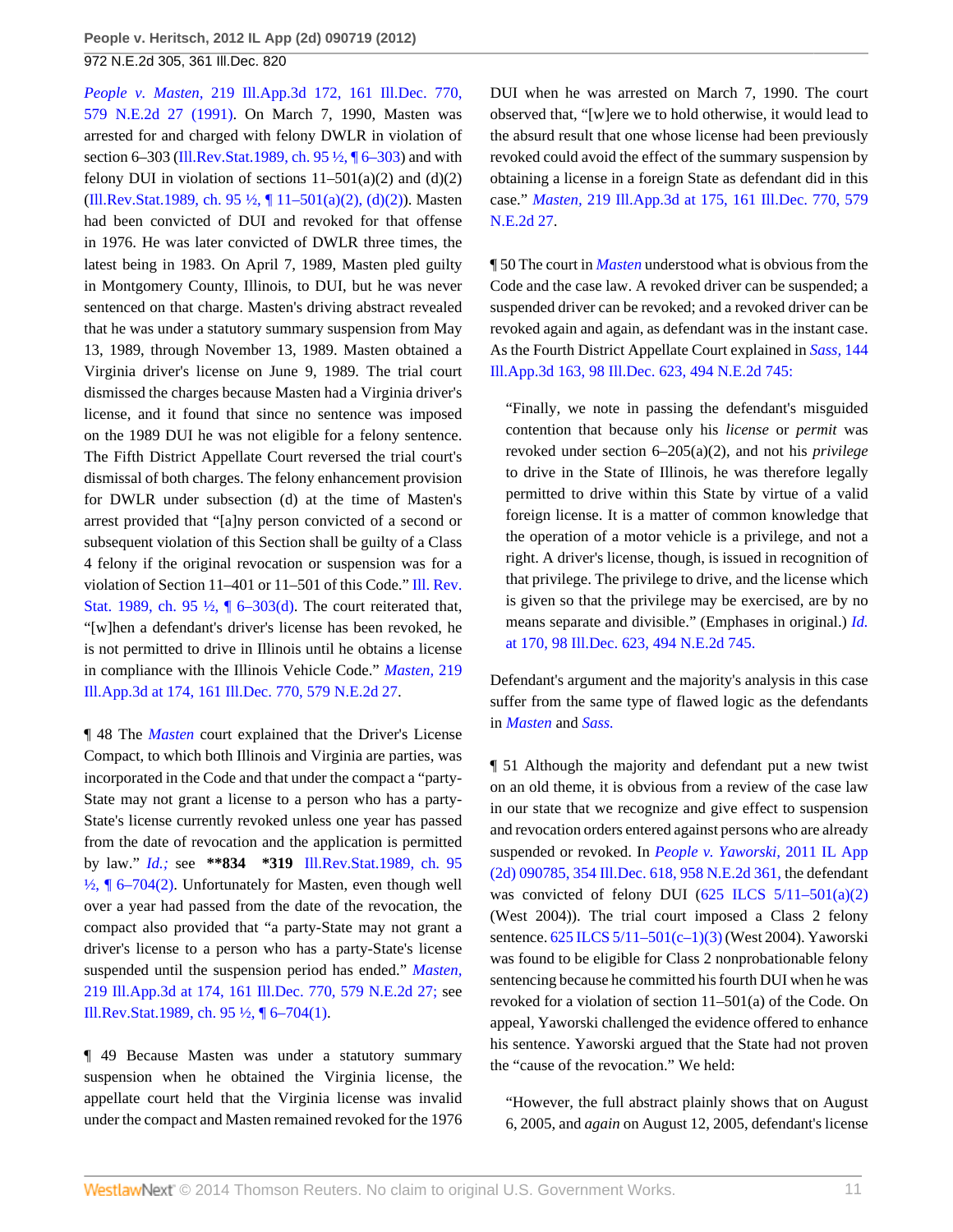was revoked pursuant to section 6–205(a)(2) of the Code, which provides that, upon receipt of a report of a driver's DUI conviction, the Secretary of State shall immediately revoke the driver's license.  $625$  ILCS  $5/6-205(a)(2)$  (West 2004). The abstract also indicates that the *revocations* remained in effect. Accordingly, the argument is without merit." (Emphases added.) **\*\*835 \*320** *[Yaworski,](http://www.westlaw.com/Link/Document/FullText?findType=Y&serNum=2026240716&pubNum=578&originationContext=document&vr=3.0&rs=cblt1.0&transitionType=DocumentItem&contextData=(sc.Search))* 2011 [IL App \(2d\) 090785, ¶ 8, 354 Ill.Dec. 618, 958 N.E.2d 361](http://www.westlaw.com/Link/Document/FullText?findType=Y&serNum=2026240716&pubNum=578&originationContext=document&vr=3.0&rs=cblt1.0&transitionType=DocumentItem&contextData=(sc.Search)).

The majority makes no attempt to acknowledge *[Yaworski,](http://www.westlaw.com/Link/Document/FullText?findType=Y&serNum=2026240716&originationContext=document&vr=3.0&rs=cblt1.0&transitionType=DocumentItem&contextData=(sc.Search))* a recent case from our district, or to explain the fact that in that case we specifically referred to the concept of multiple revocations.

¶ 52 In *People v. DiPace,* [354 Ill.App.3d 104, 288 Ill.Dec.](http://www.westlaw.com/Link/Document/FullText?findType=Y&serNum=2005236171&pubNum=578&originationContext=document&vr=3.0&rs=cblt1.0&transitionType=DocumentItem&contextData=(sc.Search)) [839, 818 N.E.2d 774 \(2004\)](http://www.westlaw.com/Link/Document/FullText?findType=Y&serNum=2005236171&pubNum=578&originationContext=document&vr=3.0&rs=cblt1.0&transitionType=DocumentItem&contextData=(sc.Search)), our court upheld the defendant's convictions of felony DUI and felony DWLR. One of DiPace's arguments on appeal was that the State "failed to establish at sentencing that at the time of his arrest his license had been revoked for driving under the influence, as required under the aggravated version of both statutes." *Id.* [at 115, 288](http://www.westlaw.com/Link/Document/FullText?findType=Y&serNum=2005236171&pubNum=578&originationContext=document&vr=3.0&rs=cblt1.0&transitionType=DocumentItem&contextData=(sc.Search)) [Ill.Dec. 839, 818 N.E.2d 774.](http://www.westlaw.com/Link/Document/FullText?findType=Y&serNum=2005236171&pubNum=578&originationContext=document&vr=3.0&rs=cblt1.0&transitionType=DocumentItem&contextData=(sc.Search)) In rejecting DiPace's argument, we stated:

"However, the presentencing report in this case reveals not only defendant's prior driving-under-the-influence convictions, but also the fact that at the time of his arrest his *license was revoked due to those prior driving-underthe-influence convictions.*" (Emphasis added.) *[Id.](http://www.westlaw.com/Link/Document/FullText?findType=Y&serNum=2005236171&originationContext=document&vr=3.0&rs=cblt1.0&transitionType=DocumentItem&contextData=(sc.Search))*

¶ 53 This court recently addressed an argument that is somewhat similar to defendant's argument. In *[Rosenbalm,](http://www.westlaw.com/Link/Document/FullText?findType=Y&serNum=2026240719&pubNum=578&originationContext=document&vr=3.0&rs=cblt1.0&transitionType=DocumentItem&contextData=(sc.Search))* [2011 IL App \(2d\) 100243, 354 Ill.Dec. 783, 958 N.E.2d 715,](http://www.westlaw.com/Link/Document/FullText?findType=Y&serNum=2026240719&pubNum=578&originationContext=document&vr=3.0&rs=cblt1.0&transitionType=DocumentItem&contextData=(sc.Search)) the defendant was charged with two counts of aggravated DUI in that when he committed the offense of DUI he did not possess a valid driver's license.  $625$  ILCS  $5/11-501(d)(1)(H)$ (West 2008). At the time of his arrest, Rosenbalm's license was being held as bond in another case and it had expired. He was unable to renew his license because he had outstanding traffic fines in other cases. Rosenbalm's motion to dismiss was denied. After a stipulated bench trial, the trial court imposed a Class 4 felony sentence. Rosenbalm maintained that he was not eligible for the felony enhancement because the statute reads, "the person committed the violation while he or she did not possess a driver's license or permit or a restricted driving permit or a judicial driving permit" ([625](http://www.westlaw.com/Link/Document/FullText?findType=L&pubNum=1000008&cite=IL625S5%2f11-501&originatingDoc=Ic41d5236c29f11e1b60ab297d3d07bc5&refType=SP&originationContext=document&vr=3.0&rs=cblt1.0&transitionType=DocumentItem&contextData=(sc.Search)#co_pp_e7b70000c8974) ILCS  $5/11-501(d)(1)(H)$  (West 2008)) and at the time of his arrest he had a driver's license but it just was *invalid* because it had expired. *Rosenbalm,* [2011 IL App \(2d\) 100243, ¶ 9,](http://www.westlaw.com/Link/Document/FullText?findType=Y&serNum=2026240719&pubNum=578&originationContext=document&vr=3.0&rs=cblt1.0&transitionType=DocumentItem&contextData=(sc.Search)) [354 Ill.Dec. 783, 958 N.E.2d 715.](http://www.westlaw.com/Link/Document/FullText?findType=Y&serNum=2026240719&pubNum=578&originationContext=document&vr=3.0&rs=cblt1.0&transitionType=DocumentItem&contextData=(sc.Search)) We rejected this argument

and upheld Rosenbalm's conviction. We said, "[a]lthough, as defendant contends, the statute does not expressly refer to a valid driver's license, to read the statute to avoid application of the aggravating factor where a person possesses a revoked, suspended, or expired license would lead to absurd results." *Id.* **[9.** We noted that, contrary to Rosenbalm's argument (and defendant's arguments in this case), "the physical driver's license card merely represents the permission, *i.e.,* license, that the state has granted a person to drive on the state's roadways, *and it is this permission,* not the card, that a person must possess to legally drive on the roads of Illinois." *Id.* [¶ 10.](http://www.westlaw.com/Link/Document/FullText?findType=Y&serNum=2026240719&originationContext=document&vr=3.0&rs=cblt1.0&transitionType=DocumentItem&contextData=(sc.Search))

¶ 54 In *[Rosenbalm,](http://www.westlaw.com/Link/Document/FullText?findType=Y&serNum=2026240719&originationContext=document&vr=3.0&rs=cblt1.0&transitionType=DocumentItem&contextData=(sc.Search))* we recognized that "the legislature has taken great effort to establish an elaborate scheme under which the Secretary of State is charged with maintaining records of who possesses valid driver's licenses in Illinois. See [625 ILCS 5/6–117 \(West 2008\)](http://www.westlaw.com/Link/Document/FullText?findType=L&pubNum=1000008&cite=IL625S5%2f6-117&originatingDoc=Ic41d5236c29f11e1b60ab297d3d07bc5&refType=LQ&originationContext=document&vr=3.0&rs=cblt1.0&transitionType=DocumentItem&contextData=(sc.Search)) (records to be kept by the Secretary of State); [625 ILCS 5/6–204 \(West 2008\)](http://www.westlaw.com/Link/Document/FullText?findType=L&pubNum=1000008&cite=IL625S5%2f6-204&originatingDoc=Ic41d5236c29f11e1b60ab297d3d07bc5&refType=LQ&originationContext=document&vr=3.0&rs=cblt1.0&transitionType=DocumentItem&contextData=(sc.Search)) (when courts are to forward license and reports to the Secretary of State)." *Id.* [¶ 11.](http://www.westlaw.com/Link/Document/FullText?findType=Y&serNum=2026240719&originationContext=document&vr=3.0&rs=cblt1.0&transitionType=DocumentItem&contextData=(sc.Search)) We also said that the "elaborate scheme would be unnecessary if the legislature were not focused on penalizing those who operate vehicles without valid licenses." *Id.* [¶ 11.](http://www.westlaw.com/Link/Document/FullText?findType=Y&serNum=2026240719&originationContext=document&vr=3.0&rs=cblt1.0&transitionType=DocumentItem&contextData=(sc.Search)) Likewise, this scheme would be unnecessary if the legislature were not focused on penalizing repeat offenders more severely than first- **\*321** time **\*\*836** offenders. Under the majority's analysis, the courts, the circuit court clerks, and the Secretary of State were engaged in a colossal waste of time and effort carrying out their mandated responsibility to record defendant's convictions of DUI and DWLR, because those convictions have no bearing on his punishment. He will, for all time, be a first-time offender. Such a reading is clearly inconsistent with the legislative intent.

¶ 55 In *People v. Smith,* [162 Ill.App.3d 739, 114 Ill.Dec. 180,](http://www.westlaw.com/Link/Document/FullText?findType=Y&serNum=1987123509&pubNum=578&originationContext=document&vr=3.0&rs=cblt1.0&transitionType=DocumentItem&contextData=(sc.Search)) [516 N.E.2d 335 \(1987\)](http://www.westlaw.com/Link/Document/FullText?findType=Y&serNum=1987123509&pubNum=578&originationContext=document&vr=3.0&rs=cblt1.0&transitionType=DocumentItem&contextData=(sc.Search)), the defendant was convicted of felony DWLR. The appellate court, in affirming Smith's conviction, observed that, "[a]t trial, the State introduced as evidence three separate orders of revocation, certified by the Secretary of State, all of which were for driving under the influence of intoxicating liquor and *all of which were in effect* on February 3, 1986." *Id.* [at 741, 114 Ill.Dec. 180, 516 N.E.2d 335.](http://www.westlaw.com/Link/Document/FullText?findType=Y&serNum=1987123509&pubNum=578&originationContext=document&vr=3.0&rs=cblt1.0&transitionType=DocumentItem&contextData=(sc.Search))

¶ 56 Consistent with the reasoning in *[Smith,](http://www.westlaw.com/Link/Document/FullText?findType=Y&serNum=1987123509&originationContext=document&vr=3.0&rs=cblt1.0&transitionType=DocumentItem&contextData=(sc.Search))* Senator Dan Cronin, the sponsor of the law at issue in this case, explained the policy behind its creation on the Senate floor:

"This bill simply says that—it simply provides for a penalty enhancement. Penalty enhancement after a certain number of convictions for the offense of driving on a revoked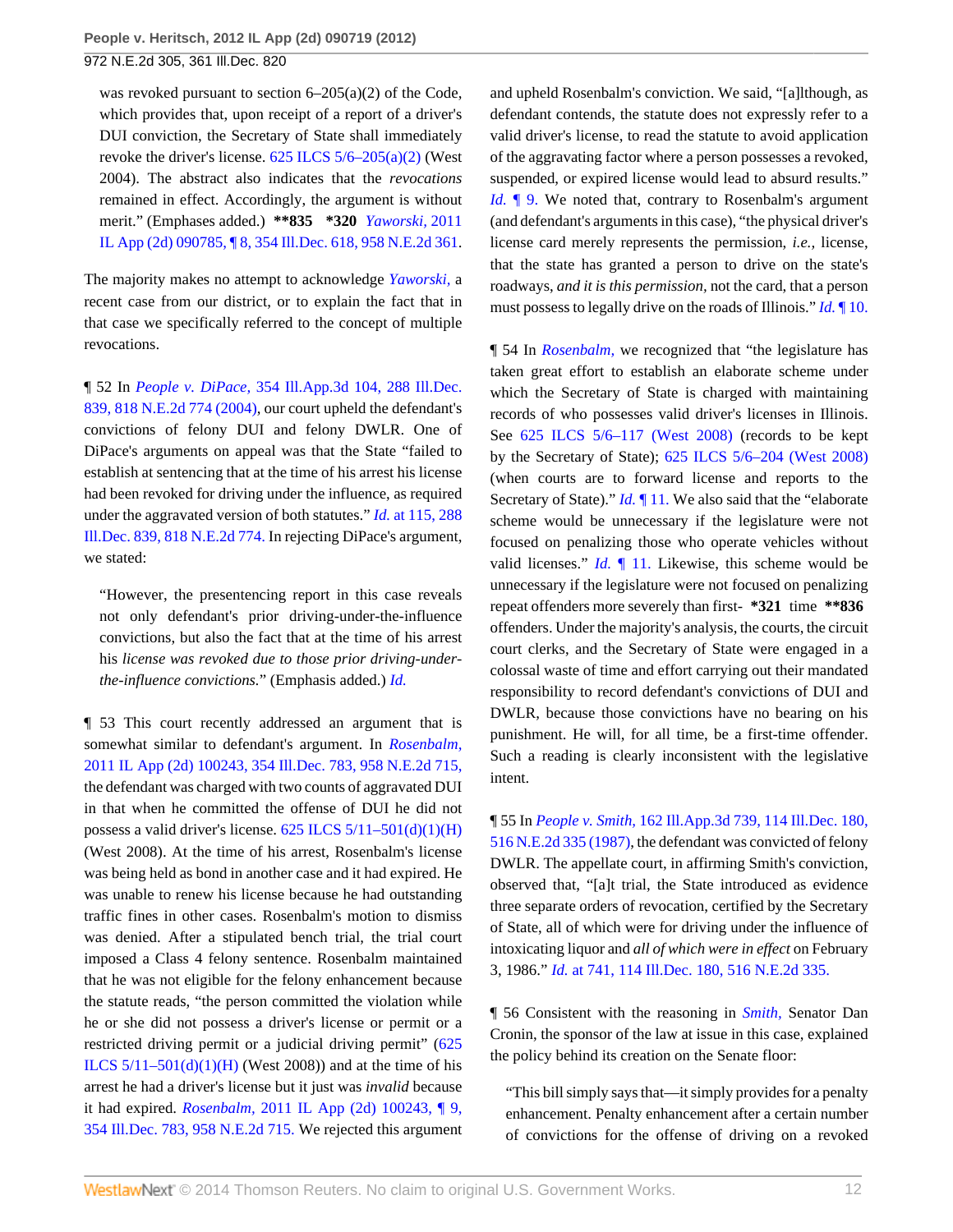driver's license is currently a Class 4. In this case, if the offender is guilty of—if the offender is guilty of driving on a revoked license, a person convicted of a fifth, sixth, seventh, eighth or ninth offense of driving on a revoked or —driver's license or permit is guilty of a Class 4. It provides that a person convicted of a tenth, eleventh, twelfth, thirteenth, fourteenth offense—sounds a little goofy, but it happens every day in our courts, unfortunately—is guilty of a Class 3 felony, and a person that's convicted of a fifteenth or subsequent offense—sixteenth, seventeenth and so forth—would be guilty of a Class 2 felony. These are the very serious, most dangerous drivers, who we just are —are so frustrated and all of us have tried very hard here to figure out a way to get them off the roads. They are—they are just driving time bombs just waiting and—to—to wreck [*sic* ] havoc and to ruin people's lives. We got to get 'em off the road, these repeat offenders, and the only thing we can do in this bill is to make the penalties more severe and keep 'em locked up." 94th Ill. Gen. Assem., Senate Proceedings, May 11, 2005, at 96 (statements of Senator Cronin).

¶ 57 In this case, defendant's "permission" was revoked in 1991, but he continued to ignore the law and racked up an amazing number of convictions, including DUI, which was added to the "cause" for his revocation in 2001. He should not be allowed to escape the plain and ordinary meaning of section 6–303(a) of the Code; his "privilege" to drive or "privilege to obtain a driver's license" was revoked for DUI as well as for the other violations reflected in the orders of revocation entered on his driving abstract by the Secretary of State.

¶ 58 My research of other states has located only one case in which a defendant argued, as defendant here does, that an "order purporting to revoke his driver's license was invalid because he had no license to revoke when the order was issued." *Fielding v. State,* [733 P.2d 271 \(Alaska](http://www.westlaw.com/Link/Document/FullText?findType=Y&serNum=1987025438&pubNum=661&originationContext=document&vr=3.0&rs=cblt1.0&transitionType=DocumentItem&contextData=(sc.Search)) [Ct.App.1987\)](http://www.westlaw.com/Link/Document/FullText?findType=Y&serNum=1987025438&pubNum=661&originationContext=document&vr=3.0&rs=cblt1.0&transitionType=DocumentItem&contextData=(sc.Search)). The State of Alaska is a member of the Nonresident Violator Compact. See [625 ILCS 5/6–700](http://www.westlaw.com/Link/Document/FullText?findType=L&pubNum=1000008&cite=IL625S5%2f6-700&originatingDoc=Ic41d5236c29f11e1b60ab297d3d07bc5&refType=LQ&originationContext=document&vr=3.0&rs=cblt1.0&transitionType=DocumentItem&contextData=(sc.Search)) *et [seq.](http://www.westlaw.com/Link/Document/FullText?findType=L&pubNum=1000008&cite=IL625S5%2f6-700&originatingDoc=Ic41d5236c29f11e1b60ab297d3d07bc5&refType=LQ&originationContext=document&vr=3.0&rs=cblt1.0&transitionType=DocumentItem&contextData=(sc.Search))* (West 2008). I agree with the analysis by the appellate court in *[Fielding](http://www.westlaw.com/Link/Document/FullText?findType=Y&serNum=1987025438&originationContext=document&vr=3.0&rs=cblt1.0&transitionType=DocumentItem&contextData=(sc.Search))* and would adopt it here. In *[Fielding,](http://www.westlaw.com/Link/Document/FullText?findType=Y&serNum=1987025438&originationContext=document&vr=3.0&rs=cblt1.0&transitionType=DocumentItem&contextData=(sc.Search))* the defendant was first revoked in 1981, with the **\*\*837 \*322** revocation set to terminate in 1984. Less than a month after the revocation began, Fielding was convicted of DUI. Pursuant to statute, his license was revoked for another year. Like the defendant in this case, Fielding continued to rack up DWLR convictions, each of which extended the revocation. Similarly, in this case defendant's revocation was automatically extended by the Secretary of State upon receipt

of each notice of conviction for a period of one year "from the date of such conviction." [625 ILCS 5/6–303\(b–3\)](http://www.westlaw.com/Link/Document/FullText?findType=L&pubNum=1000008&cite=IL625S5%2f6-303&originatingDoc=Ic41d5236c29f11e1b60ab297d3d07bc5&refType=SP&originationContext=document&vr=3.0&rs=cblt1.0&transitionType=DocumentItem&contextData=(sc.Search)#co_pp_b14d000096874) (West 2008).

¶ 59 In the instant case, defendant's abstract reveals 11 extensions of revocation. The abstract also reveals that defendant was revoked for DUI on October 11, 2001, and that the order of revocation remained in effect at the time of his arrest in this case. The legislature clearly intended that an order of revocation for DUI would be given effect by our courts even though the offender has already been revoked for other reasons at the time of the DUI. In *[Fielding,](http://www.westlaw.com/Link/Document/FullText?findType=Y&serNum=1987025438&originationContext=document&vr=3.0&rs=cblt1.0&transitionType=DocumentItem&contextData=(sc.Search))* the appellate court rejected the defendant's argument and held that the revocation was valid, "even though, when it is ordered, the defendant technically no longer has a license to revoke." *Fielding,* [733 P.2d at 272.](http://www.westlaw.com/Link/Document/FullText?findType=Y&serNum=1987025438&pubNum=661&fi=co_pp_sp_661_272&originationContext=document&vr=3.0&rs=cblt1.0&transitionType=DocumentItem&contextData=(sc.Search)#co_pp_sp_661_272) Likewise, here defendant's DUI revocation was valid and must be given effect, even though technically he had no valid license to revoke. This is because it is the abstract privilege to drive that was revoked and not merely the physical license. Defendant should not be allowed to avoid the statutorily prescribed punishments for aggravated DWLR, or the steps for reissuance of a driver's license as it relates to a DUI revocation, merely because he was initially revoked for a non-DUI offense. I believe that such a result makes a mockery of the law and is an improper interpretation of the statute.

¶ 60 It is a matter of common knowledge that entry of suspension and revocation orders on a driving record depend upon previous misconduct in the operation of a motor vehicle. See *People v. Archibald,* [3 Ill.App.3d 591, 594, 279 N.E.2d](http://www.westlaw.com/Link/Document/FullText?findType=Y&serNum=1972113868&pubNum=578&originationContext=document&vr=3.0&rs=cblt1.0&transitionType=DocumentItem&contextData=(sc.Search)) [84 \(1972\).](http://www.westlaw.com/Link/Document/FullText?findType=Y&serNum=1972113868&pubNum=578&originationContext=document&vr=3.0&rs=cblt1.0&transitionType=DocumentItem&contextData=(sc.Search)) Also, the majority and defendant do not dispute the accuracy of the information contained in his driving abstract. The abstract is "prima facie evidence of facts therein stated," including "proof of prior conviction or proof of records, notices, or orders recorded on individual driving records maintained by the Secretary of State."  $625$  ILCS  $5/2-123(g)$ [\(6\)](http://www.westlaw.com/Link/Document/FullText?findType=L&pubNum=1000008&cite=IL625S5%2f2-123&originatingDoc=Ic41d5236c29f11e1b60ab297d3d07bc5&refType=SP&originationContext=document&vr=3.0&rs=cblt1.0&transitionType=DocumentItem&contextData=(sc.Search)#co_pp_16f4000091d86) (West 2008); see *Meadows,* [371 Ill.App.3d at 261, 308](http://www.westlaw.com/Link/Document/FullText?findType=Y&serNum=2011371784&pubNum=578&originationContext=document&vr=3.0&rs=cblt1.0&transitionType=DocumentItem&contextData=(sc.Search)) [Ill.Dec. 606, 861 N.E.2d 1171.](http://www.westlaw.com/Link/Document/FullText?findType=Y&serNum=2011371784&pubNum=578&originationContext=document&vr=3.0&rs=cblt1.0&transitionType=DocumentItem&contextData=(sc.Search))

¶ 61 I maintain, as the defendant in *[People v. Lucas,](http://www.westlaw.com/Link/Document/FullText?findType=Y&serNum=2017296301&pubNum=578&originationContext=document&vr=3.0&rs=cblt1.0&transitionType=DocumentItem&contextData=(sc.Search))* [231 Ill.2d 169, 177, 325 Ill.Dec. 239, 897 N.E.2d 778](http://www.westlaw.com/Link/Document/FullText?findType=Y&serNum=2017296301&pubNum=578&originationContext=document&vr=3.0&rs=cblt1.0&transitionType=DocumentItem&contextData=(sc.Search)) [\(2008\),](http://www.westlaw.com/Link/Document/FullText?findType=Y&serNum=2017296301&pubNum=578&originationContext=document&vr=3.0&rs=cblt1.0&transitionType=DocumentItem&contextData=(sc.Search)) argued, that "the only difference among legal driving, misdemeanor driving while license revoked, and driving while license revoked, subsequent offense, is the state of the driver's record." The Illinois Supreme Court agreed with Lucas. It held that a subsequent DWLR offense ([625 ILCS](http://www.westlaw.com/Link/Document/FullText?findType=L&pubNum=1000008&cite=IL625S5%2f6-303&originatingDoc=Ic41d5236c29f11e1b60ab297d3d07bc5&refType=SP&originationContext=document&vr=3.0&rs=cblt1.0&transitionType=DocumentItem&contextData=(sc.Search)#co_pp_5ba1000067d06)  $5/6 - 303(d)$  (West 2004)) could not serve as a predicate for armed violence. However, the court affirmed Lucas's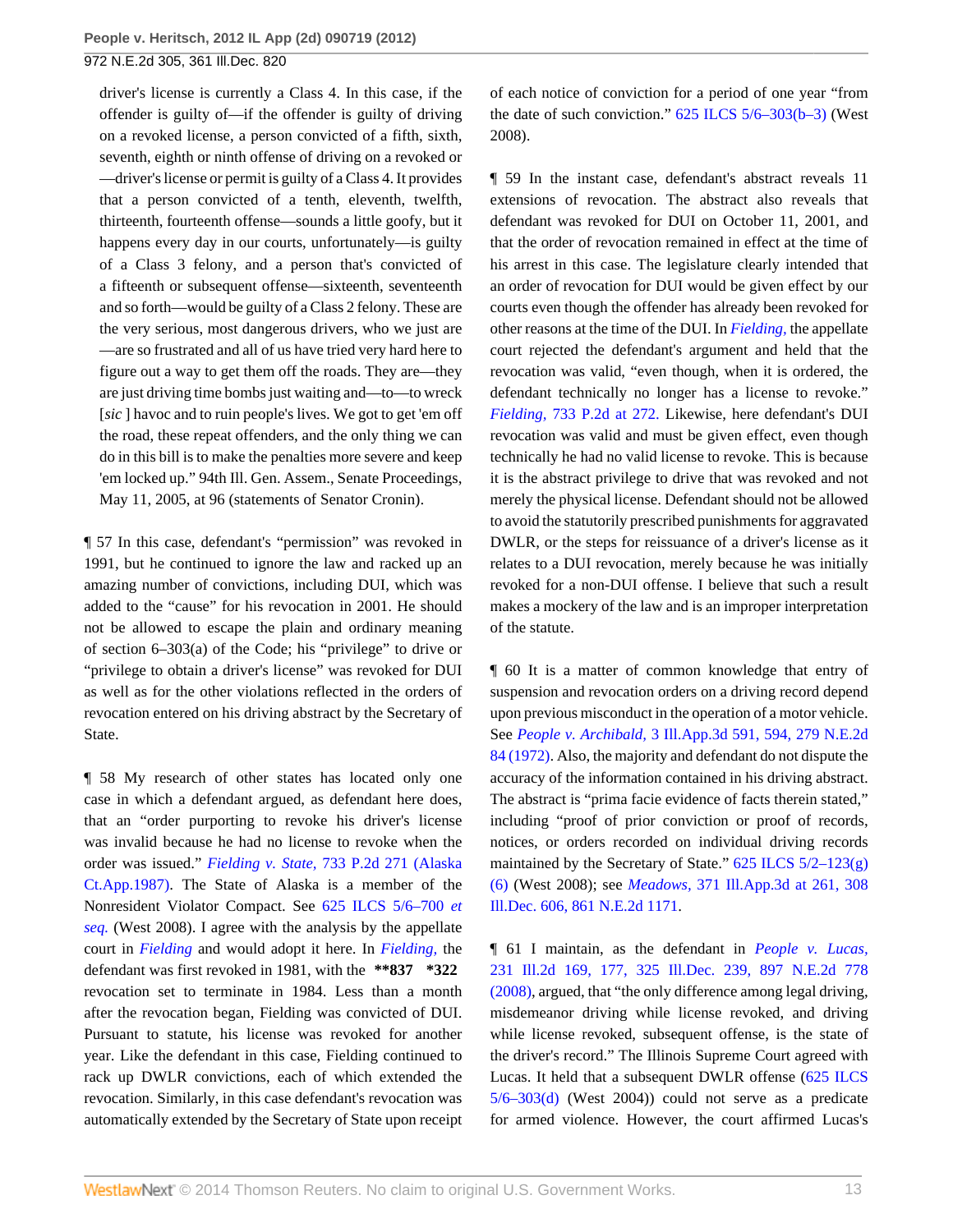DWLR conviction with a sentencing enhancement due to prior convictions. *Lucas,* [231 Ill.2d at 183, 325 Ill.Dec. 239,](http://www.westlaw.com/Link/Document/FullText?findType=Y&serNum=2017296301&pubNum=578&originationContext=document&vr=3.0&rs=cblt1.0&transitionType=DocumentItem&contextData=(sc.Search)) [897 N.E.2d 778](http://www.westlaw.com/Link/Document/FullText?findType=Y&serNum=2017296301&pubNum=578&originationContext=document&vr=3.0&rs=cblt1.0&transitionType=DocumentItem&contextData=(sc.Search)).

¶ 62 The majority cites two cases, which were not cited by either party, to support its interpretation of the term "revocation." See *People v. Suddoth,* [52 Ill.App.2d 355,](http://www.westlaw.com/Link/Document/FullText?findType=Y&serNum=1964117763&pubNum=578&originationContext=document&vr=3.0&rs=cblt1.0&transitionType=DocumentItem&contextData=(sc.Search)) [202 N.E.2d 120 \(1964\)](http://www.westlaw.com/Link/Document/FullText?findType=Y&serNum=1964117763&pubNum=578&originationContext=document&vr=3.0&rs=cblt1.0&transitionType=DocumentItem&contextData=(sc.Search)); *[People v. Morrison,](http://www.westlaw.com/Link/Document/FullText?findType=Y&serNum=1986156780&pubNum=578&originationContext=document&vr=3.0&rs=cblt1.0&transitionType=DocumentItem&contextData=(sc.Search))* 149 Ill.App.3d [282, 102 Ill.Dec. 549, 500 N.E.2d 442 \(1986\).](http://www.westlaw.com/Link/Document/FullText?findType=Y&serNum=1986156780&pubNum=578&originationContext=document&vr=3.0&rs=cblt1.0&transitionType=DocumentItem&contextData=(sc.Search)) I agree with the analysis in both of these cases. These cases merely demonstrate that a revoked license remains revoked until an application for a new license is made and it is acted upon by the Secretary of State. However, these cases do not in any way **\*\*838 \*323** support the majority's conclusion that "the Secretary's 2001 formal administrative sanction of revocation 'had no effect' " *Supra* ¶ 9.

¶ 63 The majority misses the point of *[Suddoth](http://www.westlaw.com/Link/Document/FullText?findType=Y&serNum=1964117763&originationContext=document&vr=3.0&rs=cblt1.0&transitionType=DocumentItem&contextData=(sc.Search))* and *[Morrison,](http://www.westlaw.com/Link/Document/FullText?findType=Y&serNum=1986156780&originationContext=document&vr=3.0&rs=cblt1.0&transitionType=DocumentItem&contextData=(sc.Search))* which is that the restoration of one's driving privileges is not automatic. Unlike a suspension, where privileges can be reinstated after the suspension period has expired and upon payment of a fee, a revocation requires a person to demonstrate to the Secretary that "after a review or investigation of such person, \* \* \* to grant the *privilege* of driving a motor vehicle on the highways will not endanger the public safety or welfare." (Emphasis added.) [625 ILCS](http://www.westlaw.com/Link/Document/FullText?findType=L&pubNum=1000008&cite=IL625S5%2f6-208&originatingDoc=Ic41d5236c29f11e1b60ab297d3d07bc5&refType=SP&originationContext=document&vr=3.0&rs=cblt1.0&transitionType=DocumentItem&contextData=(sc.Search)#co_pp_a83b000018c76) [5/6–208\(b\)](http://www.westlaw.com/Link/Document/FullText?findType=L&pubNum=1000008&cite=IL625S5%2f6-208&originatingDoc=Ic41d5236c29f11e1b60ab297d3d07bc5&refType=SP&originationContext=document&vr=3.0&rs=cblt1.0&transitionType=DocumentItem&contextData=(sc.Search)#co_pp_a83b000018c76) (West 2008). A person, like defendant in this case, who has been revoked for DUI must prove that "he does not have a current problem with alcohol, he is a low or minimal risk." *Grams,* [263 Ill.App.3d at 396, 200 Ill.Dec. 793, 635](http://www.westlaw.com/Link/Document/FullText?findType=Y&serNum=1994136139&pubNum=578&originationContext=document&vr=3.0&rs=cblt1.0&transitionType=DocumentItem&contextData=(sc.Search)) [N.E.2d 1376.](http://www.westlaw.com/Link/Document/FullText?findType=Y&serNum=1994136139&pubNum=578&originationContext=document&vr=3.0&rs=cblt1.0&transitionType=DocumentItem&contextData=(sc.Search)) The burden is on the applicant for a new license to prove "by clear and convincing evidence" that he is entitled to be granted driving privileges. *[Id.](http://www.westlaw.com/Link/Document/FullText?findType=Y&serNum=1994136139&originationContext=document&vr=3.0&rs=cblt1.0&transitionType=DocumentItem&contextData=(sc.Search))* The applicant's total driving record may be considered in determining an application for reinstatement. *Grams,* [263 Ill.App.3d at 398,](http://www.westlaw.com/Link/Document/FullText?findType=Y&serNum=1994136139&pubNum=578&originationContext=document&vr=3.0&rs=cblt1.0&transitionType=DocumentItem&contextData=(sc.Search)) [200 Ill.Dec. 793, 635 N.E.2d 1376;](http://www.westlaw.com/Link/Document/FullText?findType=Y&serNum=1994136139&pubNum=578&originationContext=document&vr=3.0&rs=cblt1.0&transitionType=DocumentItem&contextData=(sc.Search)) *[Caracci v. Edgar,](http://www.westlaw.com/Link/Document/FullText?findType=Y&serNum=1987108831&pubNum=578&originationContext=document&vr=3.0&rs=cblt1.0&transitionType=DocumentItem&contextData=(sc.Search))* 160 [Ill.App.3d 892, 897, 112 Ill.Dec. 323, 513 N.E.2d 932](http://www.westlaw.com/Link/Document/FullText?findType=Y&serNum=1987108831&pubNum=578&originationContext=document&vr=3.0&rs=cblt1.0&transitionType=DocumentItem&contextData=(sc.Search)) [\(1987\).](http://www.westlaw.com/Link/Document/FullText?findType=Y&serNum=1987108831&pubNum=578&originationContext=document&vr=3.0&rs=cblt1.0&transitionType=DocumentItem&contextData=(sc.Search)) The majority's analysis is inconsistent with decades of precedent holding that the proper method of showing a revocation of a defendant's driver's license (privilege to drive) and the reasons for such action is by introducing a certified copy of the defendant's driving abstract. See *[People](http://www.westlaw.com/Link/Document/FullText?findType=Y&serNum=1963118370&pubNum=578&originationContext=document&vr=3.0&rs=cblt1.0&transitionType=DocumentItem&contextData=(sc.Search)) v. Prano,* [44 Ill.App.2d 273, 194 N.E.2d 524 \(1963\);](http://www.westlaw.com/Link/Document/FullText?findType=Y&serNum=1963118370&pubNum=578&originationContext=document&vr=3.0&rs=cblt1.0&transitionType=DocumentItem&contextData=(sc.Search)) *[People](http://www.westlaw.com/Link/Document/FullText?findType=Y&serNum=1973112977&pubNum=578&originationContext=document&vr=3.0&rs=cblt1.0&transitionType=DocumentItem&contextData=(sc.Search)) v. Wallace,* [9 Ill.App.3d 129, 291 N.E.2d 657 \(1973\)](http://www.westlaw.com/Link/Document/FullText?findType=Y&serNum=1973112977&pubNum=578&originationContext=document&vr=3.0&rs=cblt1.0&transitionType=DocumentItem&contextData=(sc.Search)); *[Smith,](http://www.westlaw.com/Link/Document/FullText?findType=Y&serNum=1987123509&pubNum=578&originationContext=document&vr=3.0&rs=cblt1.0&transitionType=DocumentItem&contextData=(sc.Search))* [162 Ill.App.3d at 742, 114 Ill.Dec. 180, 516 N.E.2d 335;](http://www.westlaw.com/Link/Document/FullText?findType=Y&serNum=1987123509&pubNum=578&originationContext=document&vr=3.0&rs=cblt1.0&transitionType=DocumentItem&contextData=(sc.Search)) [625](http://www.westlaw.com/Link/Document/FullText?findType=L&pubNum=1000008&cite=IL625S5%2f2-108&originatingDoc=Ic41d5236c29f11e1b60ab297d3d07bc5&refType=LQ&originationContext=document&vr=3.0&rs=cblt1.0&transitionType=DocumentItem&contextData=(sc.Search)) [ILCS 5/2–108,](http://www.westlaw.com/Link/Document/FullText?findType=L&pubNum=1000008&cite=IL625S5%2f2-108&originatingDoc=Ic41d5236c29f11e1b60ab297d3d07bc5&refType=LQ&originationContext=document&vr=3.0&rs=cblt1.0&transitionType=DocumentItem&contextData=(sc.Search)) 3–303(f), 6–117(b) (West 2008).

¶ 64 In this case, the revocation for DUI in 2001, according to defendant's driving abstract, clearly shows the entry of a DUI conviction and a mandatory revocation for that offense, which remained in effect on the date of the offenses in this case. In *People v. Morrison,* [149 Ill.App.3d 282, 284, 102](http://www.westlaw.com/Link/Document/FullText?findType=Y&serNum=1986156780&pubNum=578&originationContext=document&vr=3.0&rs=cblt1.0&transitionType=DocumentItem&contextData=(sc.Search)) [Ill.Dec. 549, 500 N.E.2d 442 \(1986\),](http://www.westlaw.com/Link/Document/FullText?findType=Y&serNum=1986156780&pubNum=578&originationContext=document&vr=3.0&rs=cblt1.0&transitionType=DocumentItem&contextData=(sc.Search)) the court observed that, "[f]rom the above statutory and case law, it is apparent that the *revocation period* is the time period when a person may not apply for a new license." (Emphasis added.) Here, defendant was originally revoked in 1991 for using a motor vehicle in the commission of a felony. The original order of revocation, which would have expired one year from the date of revocation ([625 ILCS 5/1–176](http://www.westlaw.com/Link/Document/FullText?findType=L&pubNum=1000008&cite=IL625S5%2f1-176&originatingDoc=Ic41d5236c29f11e1b60ab297d3d07bc5&refType=LQ&originationContext=document&vr=3.0&rs=cblt1.0&transitionType=DocumentItem&contextData=(sc.Search)), 6–208(a) (West 2008)), never expired because defendant continued to commit offense after offense, including his 2001 DUI, which is reflected in his driving abstract by "Type of Action 94 (immediate action conviction)" on August 22, 2001, and "Type of Action 01 (mandatory revocation)" for that offense on October 11, 2001. *[Morrison](http://www.westlaw.com/Link/Document/FullText?findType=Y&serNum=1986156780&originationContext=document&vr=3.0&rs=cblt1.0&transitionType=DocumentItem&contextData=(sc.Search))* then clearly supports the common and ordinarily understood meaning of the term "revocation." Contrary to the majority's conclusion, defendant's 2001 DUI conviction and revocation clearly had an effect on the period during which defendant could not apply for a new license. In other words, defendant's privilege to obtain a license was now terminated for DUI as well as the other reasons noted on his abstract.

¶ 65 Neither the majority nor defendant cites any cases or any other authority that would entitle this court to disregard the information contained in his driving abstract, namely, that he was convicted of and revoked for DUI in 2001 and that said revocation remained in effect at the time of the instant offenses.

**\*324 \*\*839** ¶ 66 At his sentencing hearing, defendant offered, as a reason for driving in violation of the law, that he had to get to work. The court succinctly summarized the rationale behind the penalty scheme for recidivist revoked drivers:

"THE DEFENDANT: I arranged myself a ride to work every day, sir, up until that day.

THE COURT: Look, you know, there's this theory about what's the big deal I was only driving a car, I am not hurting anybody, I am going to work, I am supporting my children. That's a lot of bologna [*sic* ], absolute bologna [*sic* ].

THE DEFENDANT: I understand that, sir.

THE COURT: It's a continuing flagrant violation of the law. People are of the opinion what are you getting excited about people driving revoked and suspended. You are a